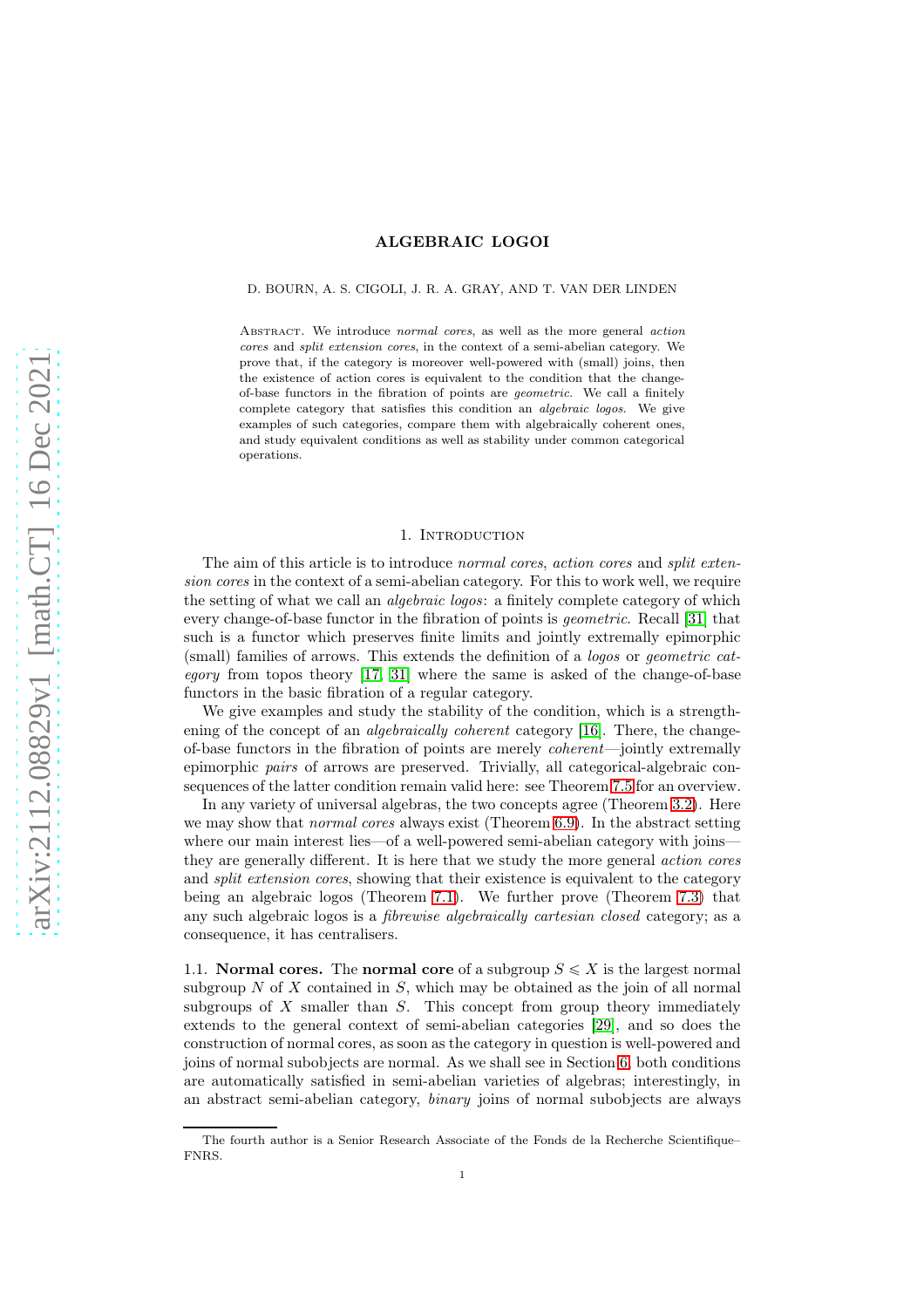normal, whereas the condition on arbitrary collections happens to be equivalent to the existence of normal cores (Proposition [6.6\)](#page-9-0).

1.2. Action cores. By definition, a normal subgroup N of a group X is a subgroup of X which is closed under the conjugation action of X on itself. A major goal of this article is to study what happens when we extend the definition of a normal core from the conjugation action to arbitrary actions: to define  $action\; cores^1$  $action\; cores^1$  in semiabelian categories, and to determine under which conditions on the category, action cores always exist. (See Section [5](#page-7-0) where this is done in detail.) In particular, of course, any semi-abelian category with action cores has normal cores, but a major difference between the two is that a semi-abelian variety of algebras may fail to have action cores in general. Indeed, Proposition [5.3](#page-8-1) tells us that a well-powered semi-abelian category with joins has action cores if and only if it is an algebraic logos.

1.3. Split extension cores. The proof of Proposition [5.3](#page-8-1) depends on the equivalence between actions and split extensions in the semi-abelian context, which allows us to reformulate the concept of an action core in terms of split extensions: thus we obtain the definition of a split extension core, which makes sense in a wider setting and is more directly related to the concept of a geometric functor.

In a pointed category with finite limits  $\mathscr{C}$ , given a split extension  $(\alpha, \beta, \kappa)$  as in the bottom of the diagram



and a monomorphism  $s: S \to X$ , a split extension core of s relative to  $(\alpha, \beta, \kappa)$ is a universal (terminal) lifting as displayed with dashed arrows above. When for each split extension  $(\alpha, \beta, \kappa)$  and each  $S \leq X$  a split extension core exists, we say that  $\mathscr C$  has split extension cores.

Alternatively, split extension cores may be viewed in terms of adjoint functors; this is an instance of a more general concept (of a subterminal partial right adjoint) which is still under development: see Proposition [4.5.](#page-7-1)

1.4. Structure of the text. We start in Section [2](#page-2-0) with a review of geometric functors and their properties. This leads to the definition of an algebraic logos in Section [3,](#page-3-0) where we study the concept's main properties, equivalent formulations, etc. In Section [4](#page-6-0) we introduce split extension cores and relate them to algebraic logoi. Section [5](#page-7-0) reformulates everything in terms of internal actions. In Section [6](#page-8-0) we specialise to normal cores, with the aim of proving that they exist in any semiabelian variety of algebras. Section [7](#page-11-1) gives an overview of the relations between all of the concepts that appear in this article, and Section [8](#page-13-1) is devoted to examples and stability conditions (which may be used to construct further examples).

<span id="page-1-0"></span><sup>&</sup>lt;sup>1</sup>This has nothing to do with the concept introduced in [\[26\]](#page-16-2) which carries the same name.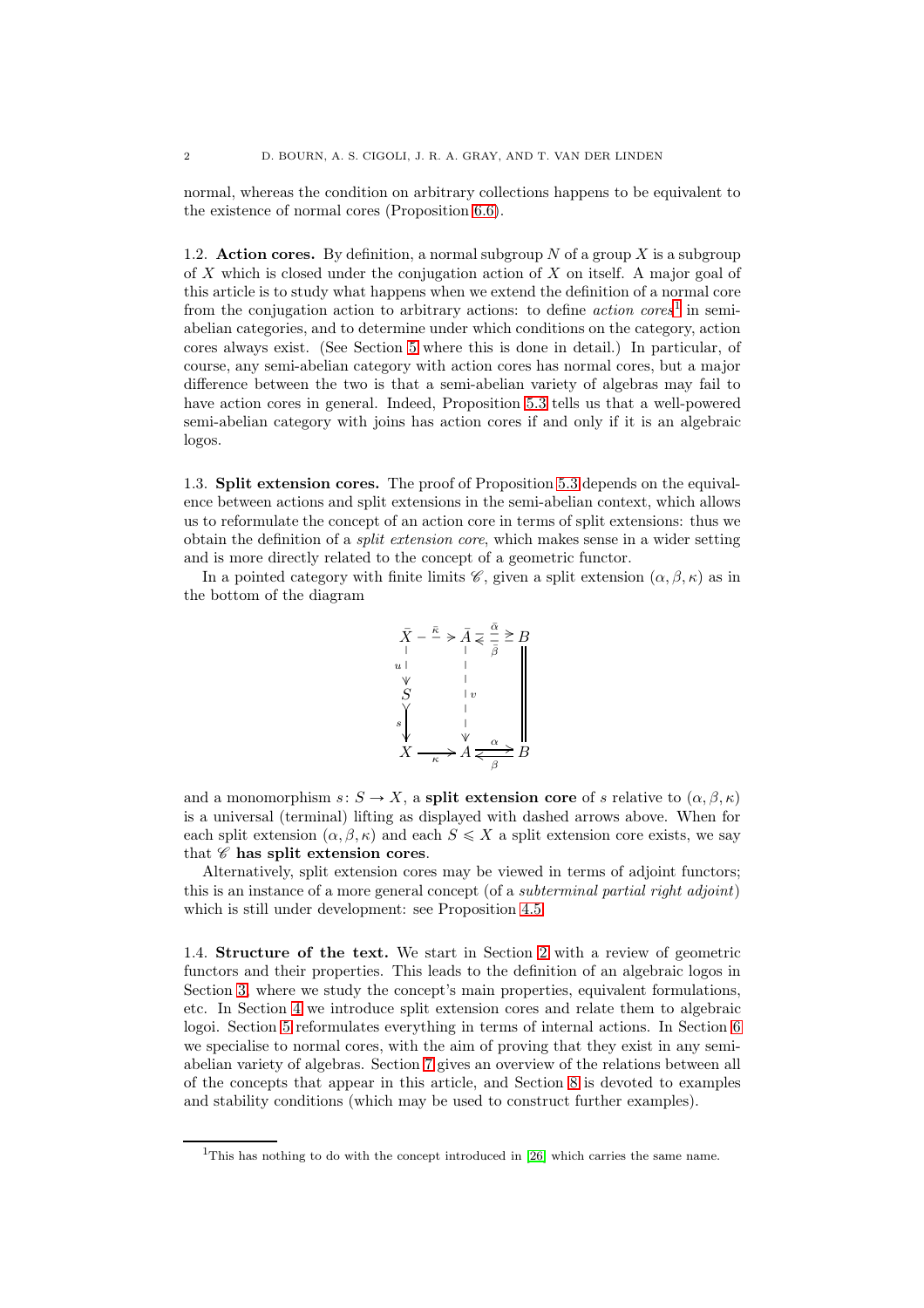# 2. Geometric functors, geometric categories

<span id="page-2-0"></span>Recall that a (set-indexed) family of arrows  $(u_i: U_i \to X)_{i \in I}$  is called **jointly** extremally epimorphic when any monomorphism  $u: U \to X$  through which the family  $(u_i)_{i \in I}$  factors (as a collection of arrows  $(\bar{u}_i : U_i \to U)_{i \in I}$  so that  $u \circ \bar{u}_i = u_i$ ) is an isomorphism.

Definition 2.1. A functor between categories with finite limits is said to be geometric when it preserves finite limits and jointly extremally epimorphic (small) families of arrows.

The next proposition shows that for regular categories, this definition coincides with the one implicit in Section A.1.4 of [\[31\]](#page-16-0).

**Definition 2.2.** Given an object X and a small family of subobjects  $(U_i \leq X)_{i \in I}$ , a subobject  $U \leqslant X$  is called the **join** of the  $U_i$  in X if and only if U is the smallest subobject of X such that  $U_i \le U$  for all  $i \in I$ . We write  $U = \bigvee_{i \in I} U_i \le X$ .

When  $u_i: U_i \to X$  represents  $U_i \leq X$  and  $u: U \to X$  represents  $U \leq X$ , this means that

- (1) each  $u_i$  factors through u via a monomorphism  $\bar{u}_i: U_i \to U$  such that  $u \circ \bar{u}_i =$  $u_i$  and
- (2) the family  $(\bar{u}_i)_{i\in I}$  is jointly extremally epimorphic.

In particular, a family of monomorphisms  $(u_i: U_i \to X)_{i \in I}$  is jointly extremally epimorphic if and only if (considered as a family of subobjects  $(U_i \leq X)_{i \in I}$ ) its join is X.

Definition 2.3. A finitely complete category has (small) joins if for each small family of subobjects of a given object the join exists.

Two well-known criteria for the existence of joins are relevant to us: any regular category with sums has small joins; so does any complete well-powered category. In the first case, we may consider a small family of subobjects  $(U_i \leq X)_{i \in I}$  together with a chosen collection  $(u_i: U_i \to X)_{i \in I}$  of representing monomorphisms. Then the image of the induced arrow  $(u_i)_{i \in I} : \coprod_{i \in I} U_i \to X$  represents the join  $\bigvee_{i \in I} U_i \leq X$ . In the second case, any family of distinct subobjects  $(U_i \leq X)_{i \in I}$  is necessarily small: I is a set. Here we may use that a complete meet-semilattice is necessarily a complete lattice. We may now say that such a category has all joins. (We no longer have to worry about the size of the indexing class  $I$ , and may drop the word "small".)

Proposition [2.5](#page-3-1) expresses the relationship between geometric functors and the weaker notion of a coherent functor. Recall that a functor is coherent when it preserves finite limits and jointly extremally epimorphic pairs of arrows. It is easily seen—a detailed explanation is given in [\[16\]](#page-15-1)—that any coherent functor between regular categories is regular, which means that it preserves finite limits and regular epimorphisms. In particular, it preserves image factorisations.

Proposition 2.4. A regular functor between regular categories is geometric if and only if it preserves small joins.

*Proof.* A family of arrows  $(u_i: U_i \to X)_{i \in I}$  in a regular category is jointly extremally epimorphic if and only if the family of images  $(\text{im}(u_i): \text{Im}(u_i) \to X)_{i \in I}$  is jointly extremally epimorphic. Furthermore, any geometric functor preserves (regular epi, mono)-factorisations. The result follows.  $\Box$ 

Recall that a directed colimit is a colimit of a directed diagram: a preorder (i.e., a relation which is reflexive and transitive) in which every finite subset has an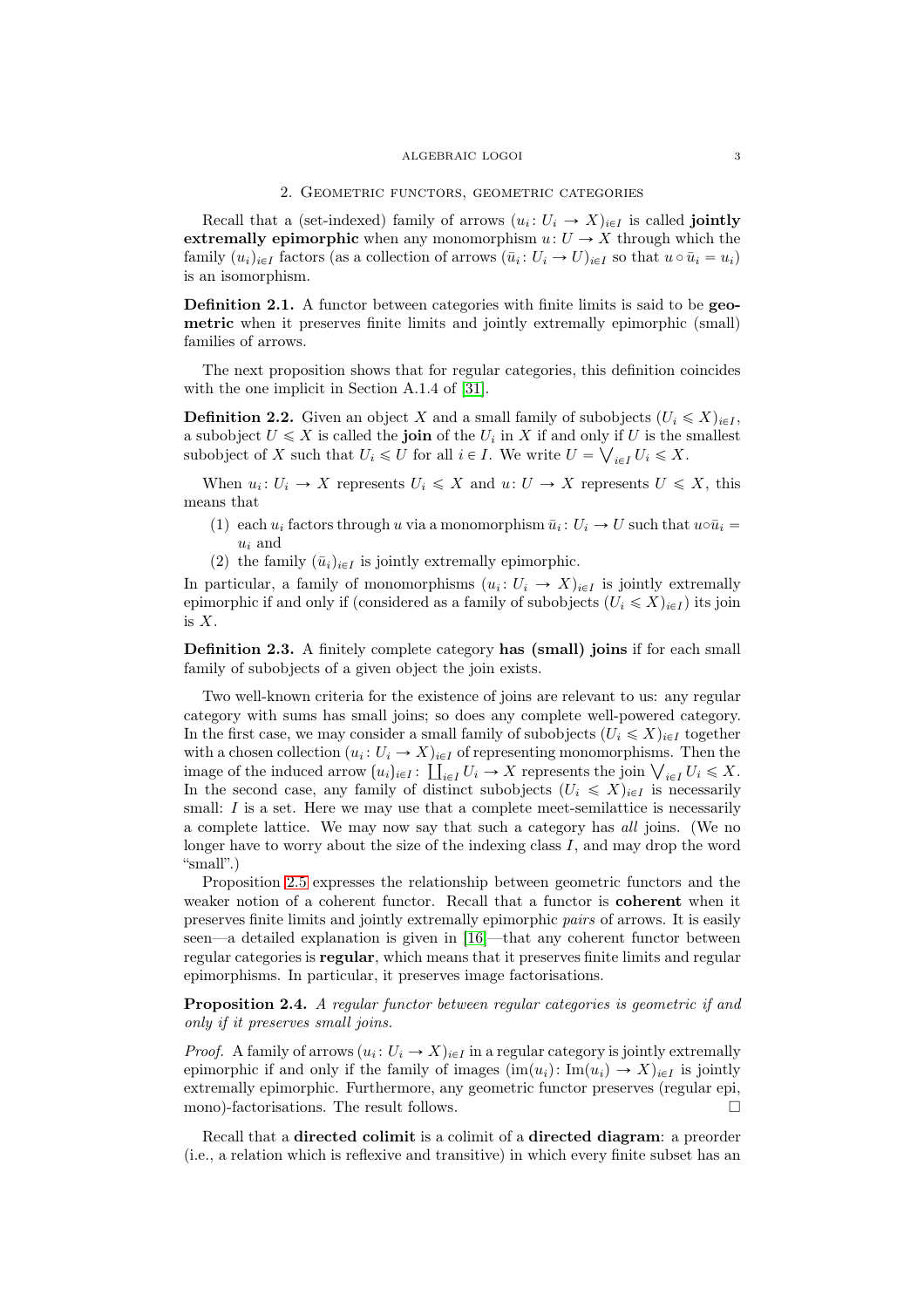upper bound. We notice that the join of a directed family  $(U_i \leq X)_{i \in I}$  of subobjects of an object  $X$  may be obtained through a directed colimit: it is represented by the image of the arrow colim<sub>ie</sub>  $U_i \rightarrow X$  induced by any choice of representing monomorphisms. (When coproducts exist, the colimit  $\text{colim}_{i\in I} U_i$  is a quotient of the coproduct  $\prod_{i\in I} U_i$ , so that we may proceed as explained above.) If now  $\mathscr C$  and  $\mathscr D$ are regular categories with small joins and directed colimits, then it follows that joins of directed families of subobjects in  $\mathscr C$  are preserved by any functor  $F: \mathscr C \to \mathscr D$ which is regular and preserves directed colimits. We obtain the following result, which is probably known.

<span id="page-3-1"></span>**Proposition 2.5.** Suppose  $\mathscr{C}$  and  $\mathscr{D}$  are regular categories with small joins and directed colimits. If  $F: \mathscr{C} \to \mathscr{D}$  is a coherent functor which preserves directed colimits, then F is a geometric functor.

*Proof.* We consider a set-indexed family  $(U_i \leq X)_{i \in I}$  of subobjects of an object X of  $\mathscr C$ , and prove that its join is preserved by the functor  $F$ :

$$
F\left(\bigvee_{i\in I} U_i\right) = \bigvee_{i\in I} F(U_i) \leqslant F(X).
$$

For this, we consider a particular construction of that join by means of a directed colimit. We write  $\mathscr{P}_{fin}(I) = \{J \subseteq I \mid J \text{ finite}\}\$ for the set of all finite subsets of I. Then  $(m_J: \bigvee_{i \in J} U_i \to X)_{J \in \mathscr{P}_{fin}(I)}$  represents a directed family of subobjects of X, whose join, represented by the image of the arrow

$$
(m_J)_J: \underset{J \in \mathscr{P}_{fin}(I)}{\text{colim}} \bigvee_{i \in J} U_i \to X,
$$

is precisely  $\bigvee_{i\in I} U_i \leq X$ . This construction of  $\bigvee_{i\in I} U_i$  is indeed preserved by the functor  $F$ , because  $F$  preserves finite joins (by coherence), directed colimits (by assumption), and image factorisations (by regularity).  $\Box$ 

<span id="page-3-2"></span>**Definition 2.6.** A regular category with small joins  $\mathscr{C}$  is **geometric** in the sense of [\[31\]](#page-16-0) (and called a **logos** in [\[17\]](#page-15-0)) if and only if, for any morphism  $f: X \to Y$  in  $\mathscr{C}$ . the change-of-base functor  $f^*: (\mathscr{C} \downarrow Y) \rightarrow (\mathscr{C} \downarrow X)$  is geometric.

<span id="page-3-3"></span>Remark 2.7. It is well known that in a regular context, the change-of-base functors  $f^* : (\mathscr{C} \downarrow Y) \to (\mathscr{C} \downarrow X)$  are geometric if and only if so are the pullback functors  $f^*$ :  $\mathsf{Sub}_Y(\mathscr{C}) \to \mathsf{Sub}_X(\mathscr{C})$ , and that this latter condition is equivalent to the pullback functors  $f^*$ :  $\mathsf{Sub}_Y(\mathscr{C}) \to \mathsf{Sub}_X(\mathscr{C})$  being left adjoints [\[17,](#page-15-0) 1.7]. This need, however, not imply that the functors  $f^*: (\mathscr{C} \downarrow Y) \to (\mathscr{C} \downarrow X)$  are left adjoints, which would make the category *locally cartesian closed*—see the remark following Lemma A.1.5.13 in [\[31\]](#page-16-0).

Just like for coherence (as remarked in [\[16\]](#page-15-1)), there are no non-trivial geometric semi-abelian categories. As in other cases [\[2,](#page-15-2) [7,](#page-15-3) [22,](#page-16-3) [16\]](#page-15-1), in Definition [2.6](#page-3-2) we replace the basic fibration by the fibration of points. We thus find the concept of an algebraic logos.

## 3. Algebraic logoi

<span id="page-3-0"></span>Let  $\mathscr C$  be a category and  $B$  an object of  $\mathscr C$ . We write  $\mathsf{Pt}_B(\mathscr C)$  for the **category** of points over B in  $\mathscr C$ . An object in Pt<sub>B</sub>( $\mathscr C$ ) is a pair  $(\alpha: A \to B, \beta: B \to A)$ where  $\alpha \circ \beta = 1_B$ , and a morphism

$$
f \colon (\alpha \colon A \to B, \beta \colon B \to A) \to (\bar{\alpha} \colon \bar{A} \to B, \bar{\beta} \colon B \to \bar{A})
$$

is an  $f: A \to \overline{A}$  such that  $\overline{\alpha} \circ f = \alpha$  and  $f \circ \beta = \overline{\beta}$ .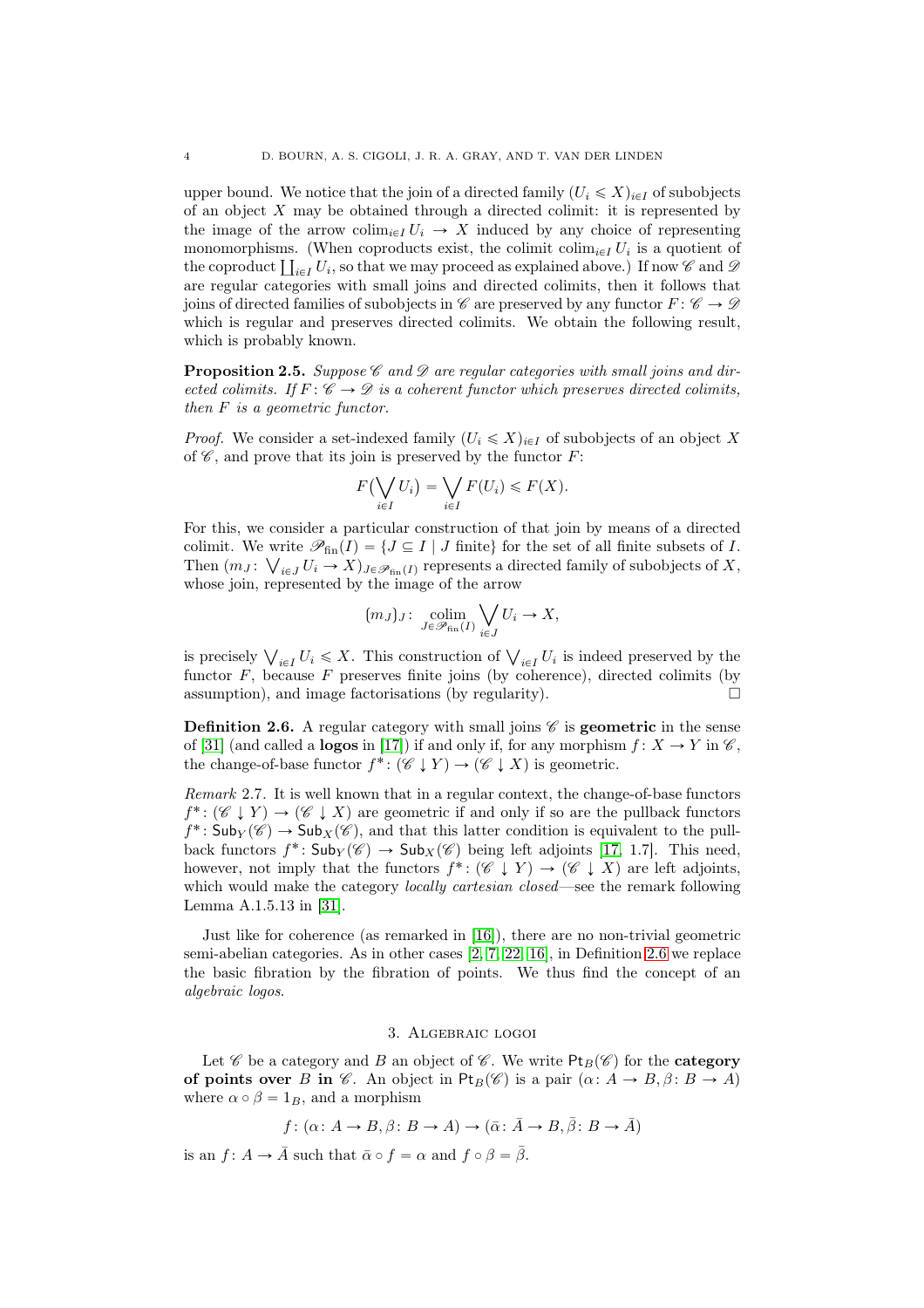<span id="page-4-3"></span>**Definition 3.1.** A category  $\mathscr C$  with finite limits is called an **algebraic logos** (or, rather awkwardly, an algebraically geometric category) if and only if for each morphism  $f: X \to Y$  in  $\mathscr{C}$ , the change-of-base functor

$$
f^* \colon \mathsf{Pt}_Y(\mathscr{C}) \to \mathsf{Pt}_X(\mathscr{C})
$$

determined by pulling back along  $f$  is geometric.

<span id="page-4-0"></span>Theorem 3.2. A quasi-variety of algebras is an algebraic logos if and only if it is an algebraically coherent category.

Proof. This follows immediately from Proposition [2.5](#page-3-1) and the fact that in a quasivariety of algebras, directed colimits commute with finite limits.  $\Box$ 

Remark 3.3. We know of no interpretation of this condition in terms of subobjects precisely as in Remark [2.7.](#page-3-3) On the other hand, in both cases, "being geometric" can be phrased in terms of preservation of jointly extremally epimorphic families. Furthermore, Theorem [3.15](#page-5-0) below explains that something slightly different does work.

Remark 3.4. Recall [\[25\]](#page-16-4) that a cocomplete abelian category satisfies the axiom (AB5) when in it, a directed colimit of short exact sequences is still a short exact sequence. In the abelian setting, this is well known to be equivalent to the condition that kernels commute with directed colimits, which amounts to saying that finite limits and directed colimits commute. It is precisely this latter, stronger variant of the (AB5) condition, which in the context of a cocomplete category is what we need to make the proof of Theorem [3.2](#page-4-0) work: for cocomplete categories that satisfy it, "geometric  $=$  coherent".

<span id="page-4-2"></span>**Lemma 3.5.** The forgetful functors  $\text{Pt}_X(\mathscr{C}) \rightarrow (\mathscr{C} \perp X)$  and  $(\mathscr{C} \perp X) \rightarrow \mathscr{C}$ preserve and reflect jointly extremally epimorphic families of arrows.

Proof. The given functors preserve kernel pairs and are conservative, hence they preserve and reflect monomorphisms, which immediately implies the claim.  $\Box$ 

3.6. Stability properties. Using essentially the same proofs as in [\[16\]](#page-15-1), we recover some of the stability properties of algebraically coherent categories.

<span id="page-4-1"></span>**Proposition 3.7.** If a category  $\mathscr C$  is an algebraic logos, then, for each X in  $\mathscr C$ , the categories  $(\mathscr{C} \downarrow X)$  and  $(X \downarrow \mathscr{C})$  are also algebraic logoi.

**Corollary 3.8.** If a category C is an algebraic logos, then any fibre  $\text{Pt}_X(\mathscr{C})$  is an algebraic logos as well.

*Proof.* This is a consequence of Proposition [3.7](#page-4-1) because  $Pt_X(\mathscr{C})$  may be seen as  $((X \downarrow 1_X) \downarrow (\mathscr{C} \downarrow X)).$ 

**Proposition 3.9.** If  $\mathscr C$  is an algebraic logos, then so is any category of diagrams in  $\mathscr{C}$ . In particular, such are the categories  $Arr(\mathscr{C})$  of arrows,  $Pt(\mathscr{C})$  of points, and  $RG(\mathscr{C})$  of reflexive graphs in  $\mathscr{C}$ .

<span id="page-4-4"></span>**Proposition 3.10.** If  $\mathcal{B}$  is a full subcategory of an algebraic logos  $\mathcal{C}$  closed under finite products and subobjects (and hence all finite limits), then  $\mathcal B$  is an algebraic logos. In particular, any (regular epi)-reflective subcategory of an algebraic logos is an algebraic logos.  $\Box$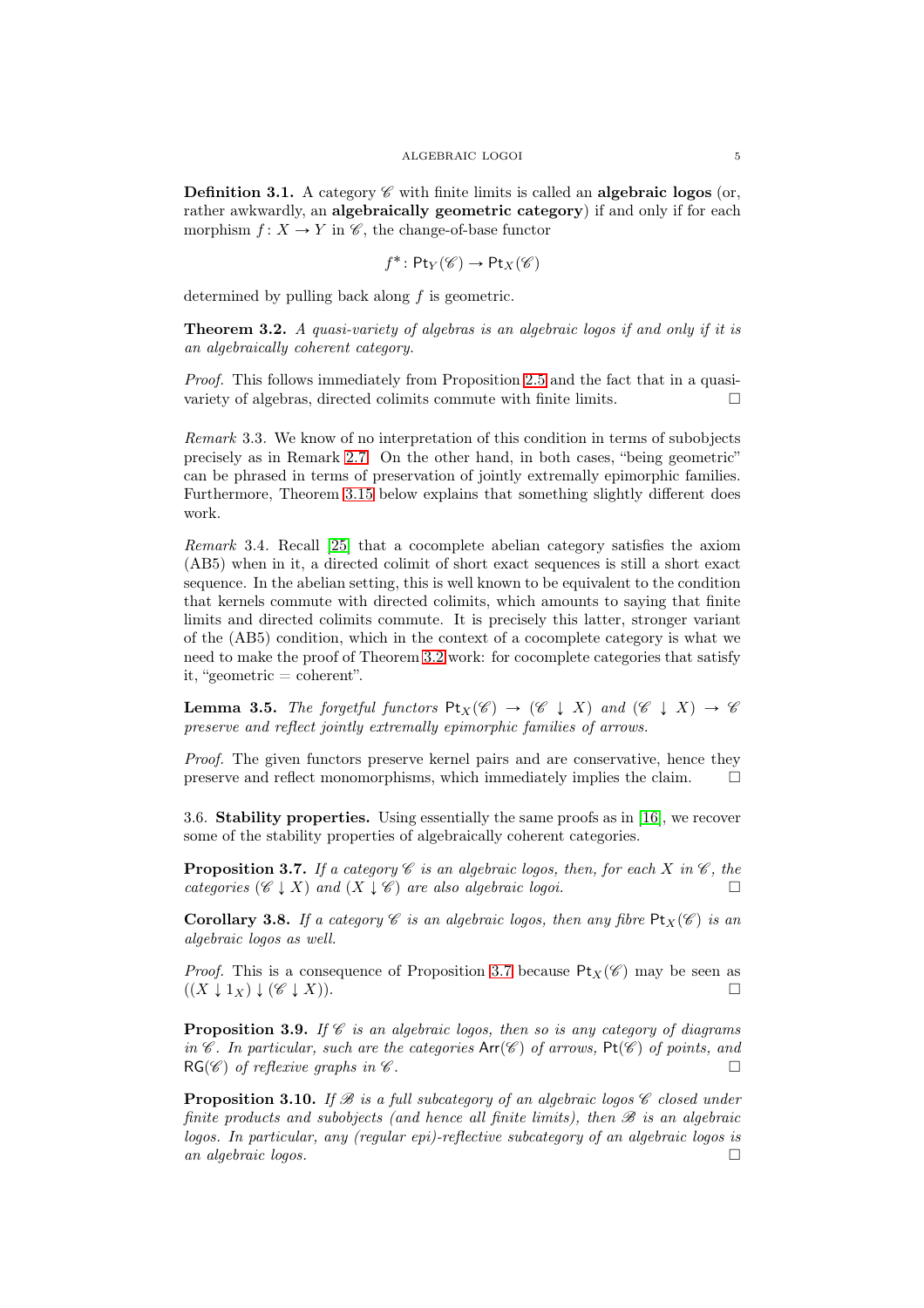3.11. The protomodular case. We recall that a category  $\mathscr C$  is called protomodular in the sense of Bourn [\[7\]](#page-15-3) if it has pullbacks of split epimorphisms along any map and all the change-of-base functors of the fibration of points cod:  $Pt(\mathscr{C}) \rightarrow \mathscr{C}$ are conservative, which means that they reflect isomorphisms. See also [\[4\]](#page-15-4) for a detailed account of this notion.

Using Lemma [3.5](#page-4-2) we will prove that when  $\mathscr C$  is a pointed protomodular category, the condition in Definition [3.1](#page-4-3) can be expressed in terms of kernel functors Ker:  $Pt_X(\mathscr{C}) \rightarrow \mathscr{C}$  (which are precisely the change-of-base functors along initial maps  $!_X : 0 \to X$  alone.

**Lemma 3.12.** Let  $F: \mathscr{C} \to \mathscr{D}$  be a functor. If F is conservative and preserves monomorphisms then it reflects jointly extremally epimorphic families.

*Proof.* Suppose that  $(u_i: U_i \to X)_{i \in I}$  is a family in  $\mathscr C$  whose image  $(F(u_i))_{i \in I}$ in  $\mathscr D$  is a jointly extremally epimorphic family. This means that the image  $F(u)$ of any monomorphism  $u: U \to X$  in  $\mathscr C$  through which the family  $(u_i)_{i \in I}$  factors is an isomorphism. The result now follows from the assumption that  $F$  reflects isomorphisms.

<span id="page-5-1"></span>**Proposition 3.13.** If  $\mathscr C$  is a protomodular category, then the change-of-base functors of the fibration of points reflect jointly extremally epimorphic families.  $\Box$ 

<span id="page-5-2"></span>**Proposition 3.14.** A protomodular category  $\mathscr C$  with an initial object is an algebraic logos if and only if the change-of-base functors along each morphism from the initial object are geometric. In particular a pointed protomodular category is an algebraic logos if and only if the kernel functors Ker:  $Pt_X(\mathscr{C}) \to \mathscr{C}$  are geometric.

Proof. Since by Proposition [3.13](#page-5-1) every change-of-base functor reflects jointly extremally epimorphic families, the non-trivial implication follows from inspecting the commutative triangle

$$
\mathsf{Pt}_{Y}(\mathscr{C}) \xrightarrow{\qquad f^* \qquad} \mathsf{Pt}_{X}(\mathscr{C})
$$

$$
\xrightarrow{\qquad \qquad \qquad \qquad \qquad \mathsf{Pt}_{X}(\mathscr{C})}
$$

$$
\xrightarrow{\qquad \qquad \qquad \qquad \mathsf{Pt}_{0}(\mathscr{C})} \xrightarrow{\qquad \qquad \qquad \qquad \mathsf{Pt}_{X}(\mathscr{C})}
$$

where  $f: X \to Y$  is an arbitrary morphism in  $\mathscr C$  and 0 is the initial object in  $\mathscr C$ .

This leads to the following interpretation in terms of subobjects alone, valid in any semi-abelian category.

<span id="page-5-0"></span>**Theorem 3.15.** A semi-abelian category is  $(1)$  algebraically coherent or  $(2)$  an algebraic logos, if and only if for each object X, each normal subobject  $K \triangleleft X$  and each subobject  $B \leq X$  such that  $K \wedge B = 0$  and  $K \vee B = X$ , respectively:

(1) all U,  $V \leq X$  that contain B satisfy  $K \wedge (U \vee V) = (K \wedge U) \vee (K \wedge V)$ , (2) for every small family of subobjects  $(B \le U_i \le X)_{i \in I}$  we have

$$
K \wedge \bigvee_{i \in I} U_i = \bigvee_{i \in I} (K \wedge U_i).
$$

*Proof.* A split extension of B by K is the same thing as an object X, together with a normal subobject  $K \triangleleft X$  and a subobject  $B \leq X$  such that  $K \wedge B = 0$  and  $K \vee B = X$ . Indeed, if

$$
K \xrightarrow{\alpha} X \xrightarrow{\alpha} B
$$

is a split extension, then  $K \wedge B = 0$  is easy to see, while  $K \vee B = X$  follows from protomodularity. Conversely, given such  $K \triangleleft X$  and  $B \leq X$ , the canonical comparison  $B \to X/K$  is a monomorphism because  $K \wedge B = 0$  and an extremal epimorphism because  $K \vee B = X$ .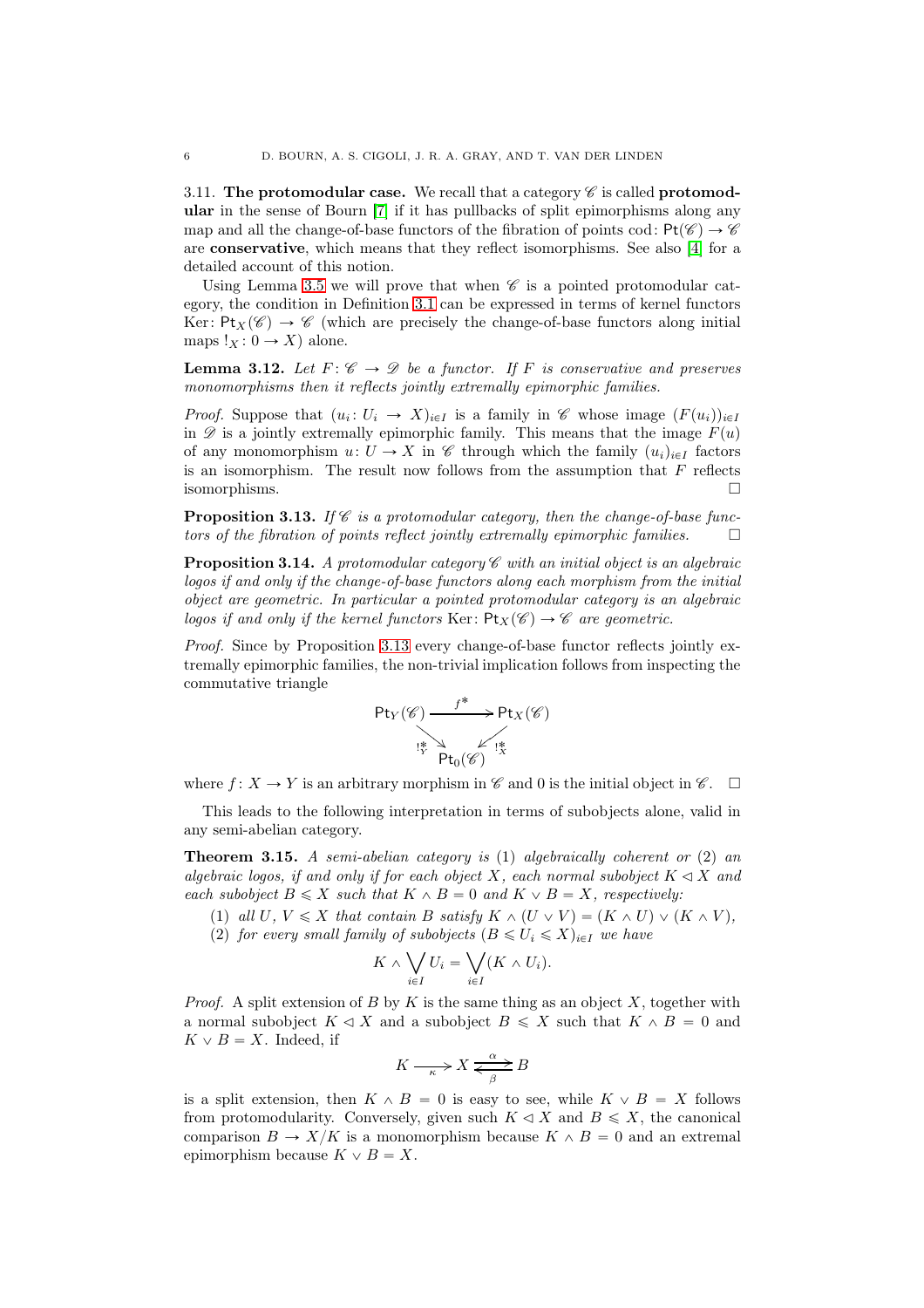Both results now follow, because a subobject of  $(\alpha, \beta)$  in Pt<sub>B</sub>( $\mathscr{C}$ ) is the same thing as a subobject  $U$  of  $X$  that contains  $B$ . Furthermore, the kernel of its induced split epimorphism is  $K \wedge U$ .

### 4. Split extension cores

<span id="page-6-0"></span>We give the definition of a split extension core and explain that a semi-abelian variety has split extension cores if and only if it is an algebraic logos.

**Definition 4.1.** In a pointed category with finite limits  $\mathscr{C}$ , given a split extension  $(\alpha, \beta, \kappa)$  as in the bottom of the diagram

<span id="page-6-1"></span>
$$
\begin{array}{c}\n\bar{X} - \frac{\bar{\kappa}}{\cdot} > \bar{A} \leq \frac{\bar{\alpha}}{\bar{\beta}} \geq B \\
\downarrow & \downarrow & \downarrow & \downarrow & \downarrow & \\
S & \downarrow & \downarrow & \downarrow & \downarrow & \\
S & \downarrow & \downarrow & \downarrow & \downarrow & \\
S & \downarrow & \downarrow & \downarrow & \downarrow & \\
X \longrightarrow X & \xrightarrow{\kappa} A \leq \frac{\alpha}{\beta} \end{array} \tag{4.1}
$$

and a monomorphism  $s: S \to X$ , a split extension core of s relative to  $(\alpha, \beta, \kappa)$ is a universal (terminal) lifting as displayed with dashed arrows above.

When for each split extension  $(\alpha, \beta, \kappa)$  and each  $S \leq X$  a split extension core exists, we say that  $\mathscr C$  has split extension cores.

# <span id="page-6-3"></span>**Lemma 4.2.** The morphism  $u$  in  $(4.1)$  is a monomorphism.

*Proof.* Write  $(R, \pi_1, \pi_2, e)$  for the kernel relation of v. Then  $(\bar{\alpha} \circ \pi_1 = \bar{\alpha} \circ \pi_2, e \circ \bar{\beta})$ is a point over B, which together with  $\pi_1$ ,  $\pi_2$  and e forms the kernel pair of v in the category  $Pt_B(\mathscr{C})$ . Its restriction  $(\bar{R}, \bar{\pi}_1, \bar{\pi}_2, \bar{e})$  to kernels is the kernel pair of  $s \circ u$ , which is also the kernel pair of  $u$  because  $s$  is a monomorphism. By universality of the split extension core  $(\bar{\alpha}, \beta, \bar{\kappa})$ , the morphisms  $\pi_1$  and  $\pi_2$  are equal. Hence  $\bar{\pi}_1$ equals  $\bar{\pi}_2$ , so that u is a monomorphism.

<span id="page-6-2"></span>**Theorem 4.3.** Let  $\mathscr C$  be a pointed protomodular category.

- (1) If  $\mathscr C$  has split extension cores, then it is an algebraic logos.
- (2) When  $\mathscr C$  is well-powered with joins of subobjects, the conditions in (1) are equivalent.

For instance, in (2) the category  $\mathscr C$  can be a well-powered homological category which is complete or has small sums.

Proof. We first prove (1). By Proposition [3.14,](#page-5-2) it suffices to show that the kernel functors Ker:  $Pt_X(\mathscr{C}) \to \mathscr{C}$  are geometric. Take an extremally epimorphic family  $(v_i)_{i\in I}$  of arrows with codomain  $(\alpha, \beta)$  in Pt<sub>B</sub>(C), and suppose their restriction to kernels factors through some monomorphism s. Then they must factor through the (monic) split extension core of  $s$ , which lifts to a monomorphism  $m$  with codomain  $(\alpha, \beta)$  through which the family  $(v_i)_{i\in I}$  factors. By assumption, m is an isomorphism, hence so is s.

For the proof of (2), consider a split extension  $(\alpha, \beta, \kappa)$  and a monomorphism  $s: S \to X$  as in [\(4.1\)](#page-6-1). Take the collection of all monomorphisms  $v_i: (\alpha_i, \beta_i) \to (\alpha, \beta)$ whose restriction to kernels factors through  $s$  via some monomorphism  $u_i$ . By assumption, the join of the family  $(v_i)_i$  forms a point over B which restricts to the join of the family  $(s \circ u_i)_i$ , the needed split extension core of s.

Together with the fact that all varieties of algebras are well-powered and (co)complete, Theorem [3.2](#page-4-0) now implies: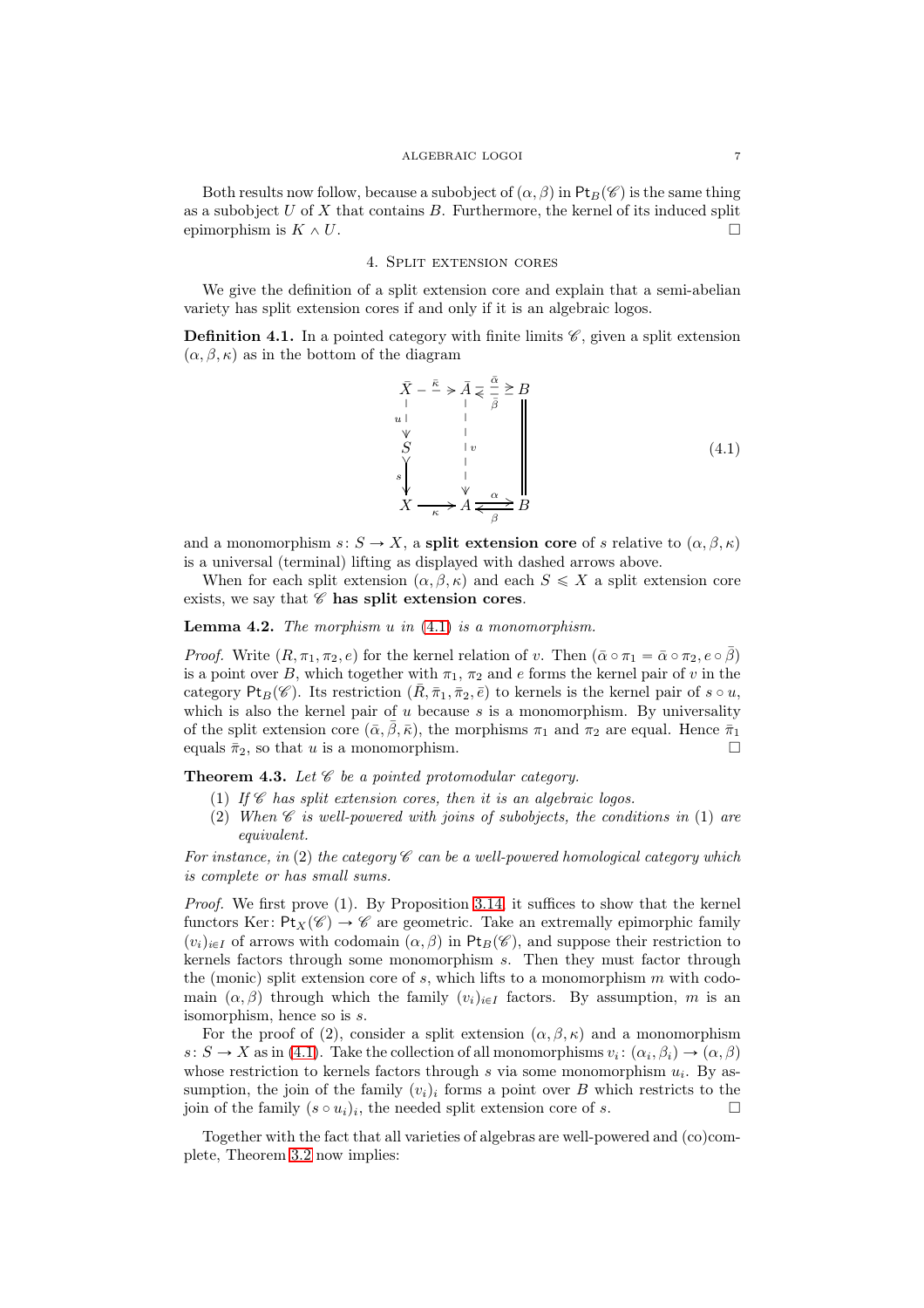<span id="page-7-2"></span>Corollary 4.4. For a semi-abelian variety of algebras  $\mathscr V$ , the following conditions are equivalent:

- (i)  $\mathscr V$  is algebraically coherent;
- (ii)  $\not\!\!V$  is an algebraic logos;
- (iii)  $\mathscr V$  has split extension cores.

Recall that semi-abelian varieties of algebras were characterised in terms of operations and identities in the article [\[12\]](#page-15-5).

Split extension cores may be viewed in terms of adjoint functors.

<span id="page-7-1"></span>**Proposition 4.5.** Let  $\mathscr C$  be a finitely complete category. For each point  $(\alpha, \beta)$  as in [\(4.1\)](#page-6-1), consider the lifting of the kernel functor Ker:  $Pt_B(\mathscr{C}) \to \mathscr{C}$  to a functor

$$
F: \mathsf{Sub}_{(\alpha,\beta)}(\mathsf{Pt}_B(\mathscr{C})) \to \mathsf{Sub}_X(\mathscr{C}).
$$

If C has split extension cores, then for each point  $(\alpha, \beta)$  this functor has a right adjoint. The converse is true as soon as  $\mathscr C$  is regular.

*Proof.* When  $\mathscr C$  has split extension cores, the needed right adjoint G sends a subobject  $S \leq X$  to the split extension core of S with respect to  $(\alpha, \beta)$ .

Conversely, let  $\mathscr C$  be a regular category and G a right adjoint of F. Consider the diagram



where  $(s \circ f, g)$  is a morphism of split extensions over B and s is a monomorphism.

The (regular epi, mono)-factorisation  $(e, m)$  of g in  $\mathscr C$  yields the (regular epi, mono)-factorisation  $(\bar{e}, e), (\bar{m}, m)$  of  $(s \circ f, g)$ , whose restriction  $\bar{m}$  to kernels factors through s. By adjunction,  $(\bar{m}, m)$  factors through  $G(s)$  and so does  $(s \circ f, g)$ by composition. Hence  $G(s)$  is the needed split extension core.

<span id="page-7-0"></span>Via the equivalence between internal actions and split extensions, we may reformulate the concept of a split extension core in terms of actions.

Let us recall [\[11,](#page-15-6) [5\]](#page-15-7) that for a pointed finitely complete category  $\mathscr C$  with binary coproducts and for each B in  $\mathscr C$  there is a monad  $B$  $(-)$  on  $\mathscr C$  defined as follows. For each object X in  $\mathscr{C}$ ,

 $\cdot$  BbX is defined to be the (object part of the) kernel  $(BbX, \kappa_{B,X})$  of  $(1_B 0)$ , the unique morphism making the diagram



in which  $\iota_1$  and  $\iota_2$  are the first and second coproduct inclusions, commute;  $\cdot \eta_X: X \to B\flat X$ , the component of the unit at X, is the unique morphism such that  $\kappa_{B,X} \circ \eta_X = \iota_2;$ 

<sup>5.</sup> ACTION CORES AND THE FUNCTORS  $B\flat(-)$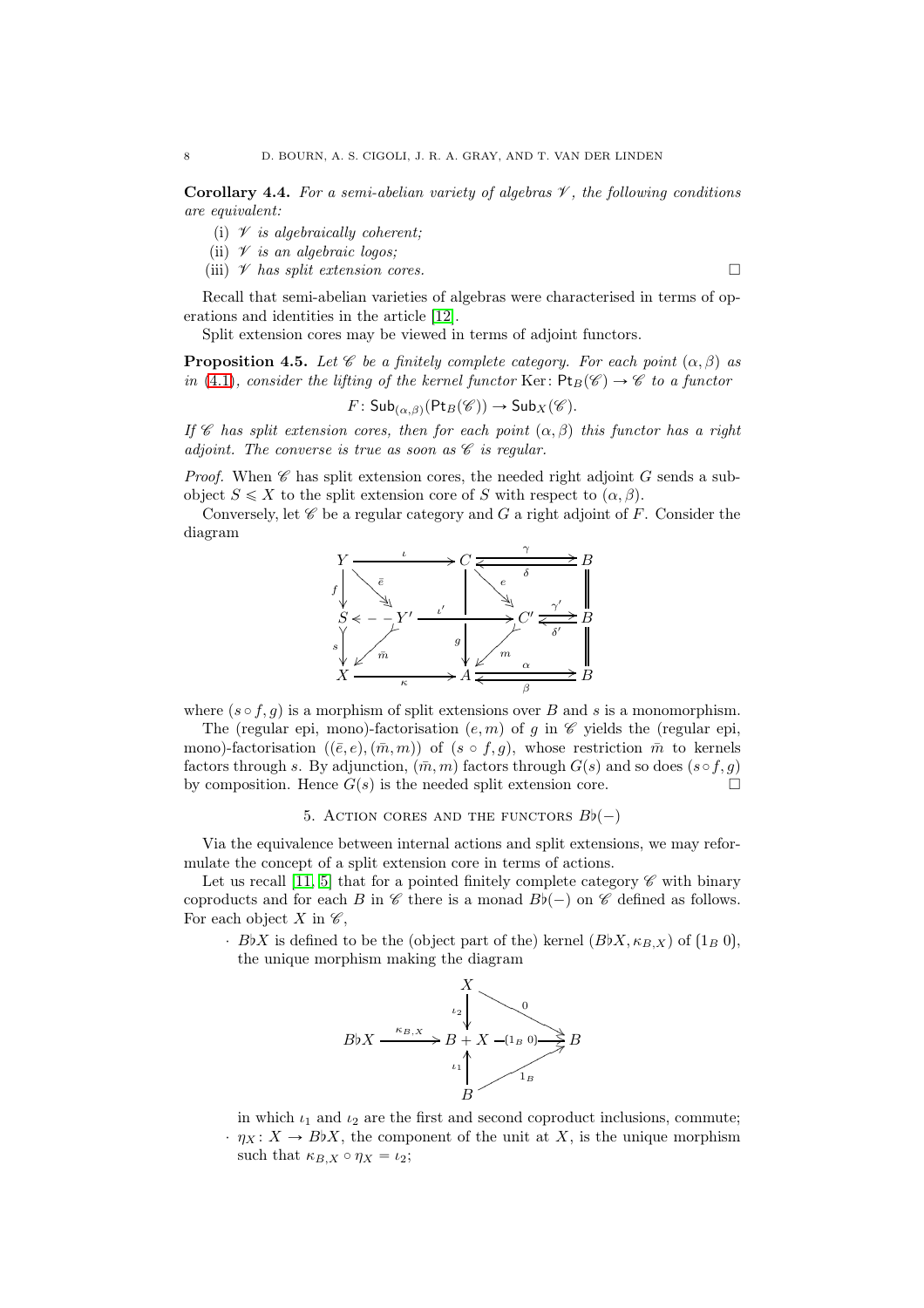$\cdot$   $\mu_X$ , the component of the multiplication of the monad at X, is the unique morphism making the diagram

$$
B\flat (B\flat X) \xrightarrow{\kappa_{B,B\flat X}} B + (B\flat X) \xrightarrow{(1_B 0)} B
$$
  
\n
$$
\mu_X \downarrow \qquad 1_B + \kappa_{B,X} \downarrow \qquad \qquad \parallel
$$
  
\n
$$
B\flat X \xrightarrow{\kappa_{B,X}} B + X \xrightarrow{(1_B 0)} B
$$

commute.

An (internal) B-action  $(X, \xi)$  on an object X is a Bb(-)-algebra structure ξ:  $B\natural X \to X$  on X.

It turns out that if  $\mathscr C$  is the category of groups, then to give an algebra over a monad  $B\flat(-)$  is the same thing as to give a B-group (in the usual sense). This correspondence, which as explained in [\[11,](#page-15-6) [5,](#page-15-7) [6\]](#page-15-8), can be seen as a consequence of the fact that for a semi-abelian category  $\mathscr{C}$ , for each B in  $\mathscr{C}$  there is an equivalence of categories between the category  $\text{Act}_B(\mathscr{C}) = \mathscr{C}^{B\flat(-)}$  of algebras in  $\mathscr{C}$  over the monad  $B\flat(-)$ , and the category  $Pt_B(\mathscr{C})$  with objects split epimorphisms in  $\mathscr{C}$  with a chosen splitting and with codomain B.

We note that also the concept of an algebraic logos itself may be recast in terms of the action monad  $B\flat(-)$ . As it turns out, the reasoning in [\[16\]](#page-15-1) can be copied in order to prove the following result:

**Theorem 5.1.** Let  $\mathscr C$  be a homological category with small coproducts.  $\mathscr C$  is an algebraic logos if and only if for every B, the functor  $B\flat(-)$ :  $\mathscr{C} \to \mathscr{C}$  preserves jointly extremally epimorphic families of arrows.  $\Box$ 

Via the equivalence between split extensions and internal actions, we find a reinterpretation of the concept of a split extension core.

**Definition 5.2.** Given an object B, a B-action  $(X, \xi)$  and a subobject  $S \leq X$ , in  $\mathscr{C}$ , a pointed finitely complete category with binary coproducts, the **action core** of S relative to X is the largest sub-B-action  $(Y, \varphi)$  of  $(X, \xi)$  such that Y is a subobject of S.

Note that in a semi-abelian category, the action core of  $S$  is precisely the internal action corresponding to the split extension core of S with respect to the split extension corresponding to  $\xi$ . Thus, via Theorem [4.3](#page-6-2) we find:

<span id="page-8-1"></span><span id="page-8-0"></span>Proposition 5.3. A well-powered semi-abelian category with joins has action cores if and only if it is an algebraic logos.

### 6. Normal cores; joins of normal subobjects

In this section, we prove that unlike action cores, normal cores exist in any semi-abelian variety. This is closely related to the fact that there, joins of normal subobjects are normal. We assume throughout that  $\mathscr C$  is a semi-abelian category.

**Definition 6.1.** Given a subobject  $S \leq X$  in  $\mathscr{C}$ , a normal subobject  $N \triangleleft X$  is called a normal core of  $S \leqslant X$  if and only if  $N \leqslant S$ , terminal amongst all  $M \triangleleft X$ such that  $M \leq S$ .

We say that C has normal cores when each subobject  $S \leqslant X$  in C has a normal core.

**Proposition 6.2.** For a subobject  $S \leq X$  in  $\mathscr{C}$ , a normal core is a universal object amongst those subobjects of S which are normal both in S and in X.

*Proof.* This is immediate from the definition.  $\square$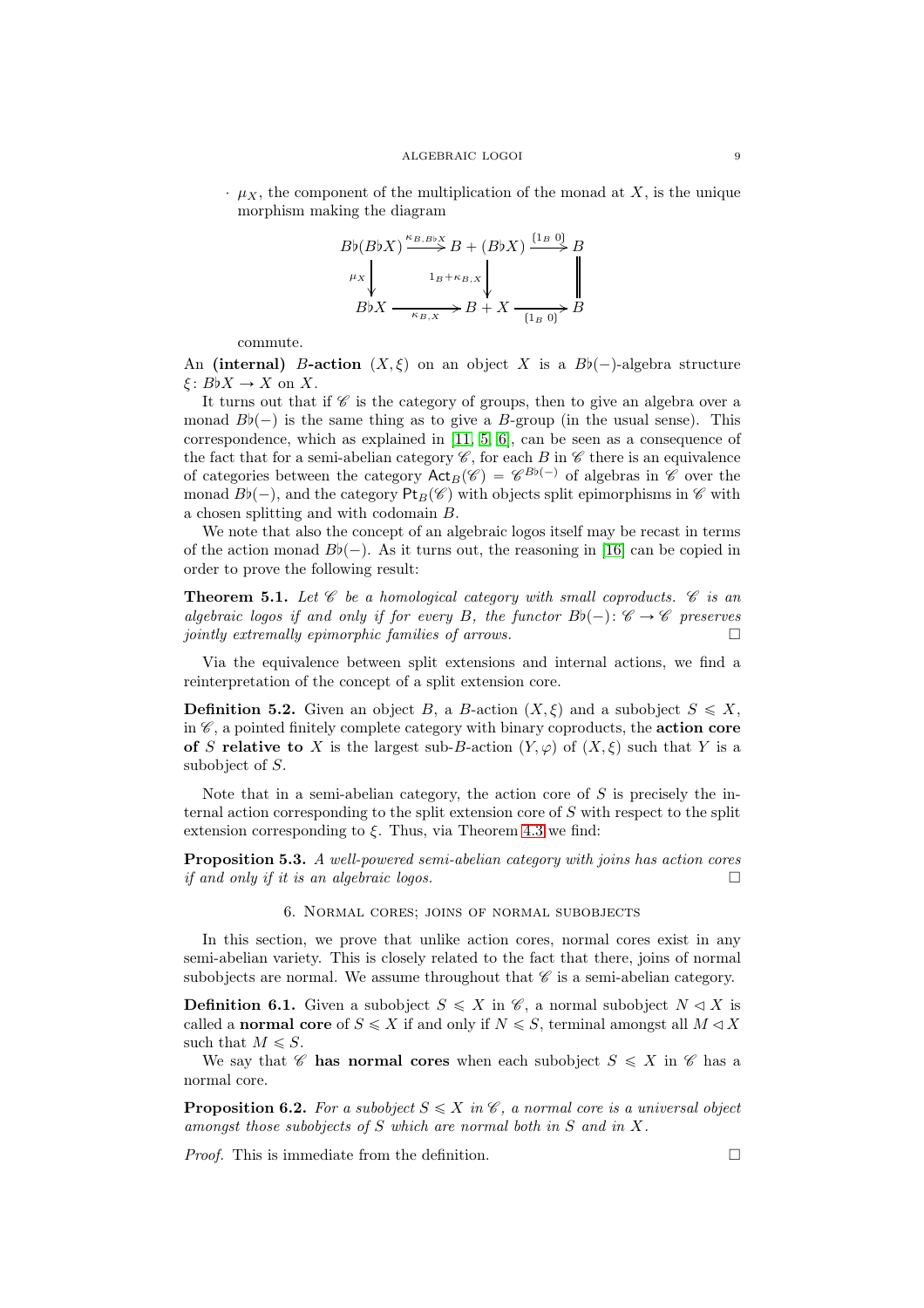**Proposition 6.3.** Suppose  $\mathscr C$  is a semi-abelian category. If  $S \leqslant X$  has a normal core  $N \triangleleft X$ , then the induced quotients determine a pullback



where the bottom arrow  $\bar{s}$  is a monomorphism with trivial normal core.

*Proof.* The facts that the square is a pullback and  $\bar{s}$  is a monomorphism are consequences of the protomodularity of  $\mathscr{C}$ . We need to prove that the normal core of  $\bar{s}$ is trivial. Suppose  $M \leqslant S/N$  with  $M \lhd X/N$ . Then the inverse image  $r^{-1}(M) \lhd X$ factors through S, because the square is a pullback. So it is contained in the normal core N of S, which implies that M is trivial.

<span id="page-9-1"></span>**Lemma 6.4.**  $N \leq X$  is normal in X if and only if the conjugation split extension in the bottom line of the diagram

$$
X - - - \rightarrow Y \underset{y}{\leq} \underline{z} = \underline{z} \underset{X}{\geq} X
$$
  

$$
X \underset{\langle 1x, 0 \rangle}{\longrightarrow} X \times X \underset{\langle 1x, 1x \rangle}{\overset{\pi_2}{\geq}} X
$$

restricts to a split extension of  $X$  by  $N$  as in the diagram's top line.

Proof. This amounts to the equivalence between kernels and clots which holds in semi-abelian categories, and which follows from the results of [\[30,](#page-16-5) [34\]](#page-16-6).  $\Box$ 

**Proposition 6.5.** Any semi-abelian category  $\mathscr C$  with split extension cores has normal cores.

*Proof.* Via Lemma [6.4,](#page-9-1) a normal core is an instance of a split extension core.  $\Box$ 

The following extends Corollary 3.21 in [\[16\]](#page-15-1) from binary to arbitrary (small) joins. Here a key difference between algebraically coherent and algebraically geometric categories (between algebraic pre-logoi and algebraic logoi) appears: while in any semi-abelian category a join of two normal subobjects is again normal [\[3,](#page-15-9) [27\]](#page-16-7), the condition that arbitrary joins of normal subobjects are normal does not come for free.

<span id="page-9-0"></span>**Proposition 6.6.** A well-powered semi-abelian category  $\mathscr C$  with joins has normal cores if and only if in  $\mathscr C$  joins of normal subobjects are normal.

*Proof.* If  $S \leqslant X$ , then its normal core is obtained as the join of the set of all subobjects of  $S$  which are normal in  $X$ . Conversely, given a set of normal subobjects of X, the normal core N of their join S coincides with S by the universality of S. Hence S is normal in X.

Example 6.7. We give an example of a semi-abelian category whose joins of normal subobjects need no longer be normal: we consider the category of abelian groups with an additional operation  $\omega$  of arity  $\aleph_0$  which satisfies  $\omega(0, \ldots, 0, \ldots) = 0$ .

First we notice that a subalgebra  $N \leq X$  is normal if and only if for all  $\alpha \in X^{\mathbb{N}}$ and  $\beta \in N^{\mathbb{N}}$  we have  $\omega(\alpha + \beta) - \omega(\alpha) \in N$ . Indeed, the equivalence relation R on X defined by

$$
(x, y) \in R \quad \Leftrightarrow \quad y - x \in N
$$

is a congruence when  $(\alpha, \gamma) \in R^{\mathbb{N}}$  implies that  $(\omega(\alpha), \omega(\gamma)) = (\omega(\alpha), \omega(\alpha + (\gamma - \alpha)))$ is in R, which means that  $\omega(\alpha + (\gamma - \alpha)) - \omega(\alpha)$  is in N.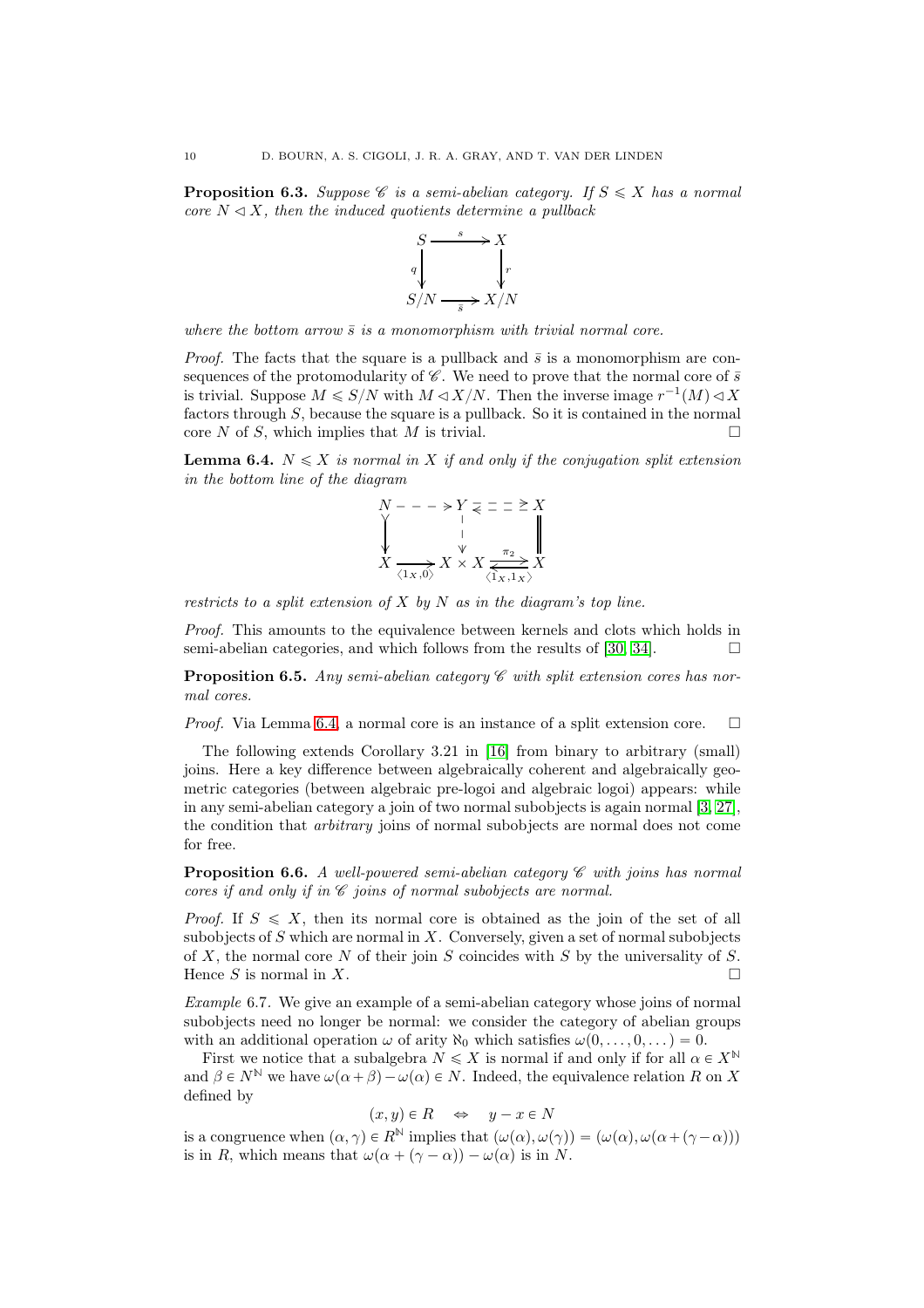We consider the abelian group  $X = \mathbb{Z}_2^{\mathbb{N}} \times \mathbb{Z}$ , whose elements we denote  $(x, \bar{x}) =$  $((x_m, \bar{x}))_{m\in\mathbb{N}}$ , equipped with the operation  $\omega: X^{\mathbb{N}} \to X$  which takes

$$
\alpha = ((\alpha_n, \bar{\alpha}_n))_{n \in \mathbb{N}} = ((\alpha_{mn}, \bar{\alpha}_n))_{m, n \in \mathbb{N}}
$$

and sends it to

$$
\begin{cases}\n(0,0) & \text{if } \{(\alpha_n, \bar{\alpha}_n) \mid n \in \mathbb{N}\} \text{ is finite,} \\
(0,0) & \text{if } \bar{\alpha}_n = 0 \text{ for all } n \in \mathbb{N}, \\
(0,1) & \text{otherwise.} \n\end{cases}
$$

For each  $i \in \mathbb{N}$ , the restriction of  $\omega$  to the subgroup

$$
N_i \coloneqq \{(x,0) \in X \mid m \geq i \Rightarrow x_m = 0\}
$$

of X is necessarily zero. Each  $N_i$  is a normal subobject of X, because for all  $\alpha \in X^{\mathbb{N}}$ and  $\beta \in N_i^{\mathbb{N}}$ , by the common bound on the factors of  $\beta$ , the sequences  $\alpha$  and  $\alpha + \beta$ have the same image under  $\omega$ .

On the other hand, the union  $N = \bigcup_{i \in \mathbb{N}} N_i$  is a subalgebra of X which need not be normal. To see this, we take  $\alpha = (0, 1)$  and  $\beta = ((\delta_n, 0))_{n \in \mathbb{N}}$  where  $\delta_{mn}$  is 1 when  $n = m$  and zero otherwise: then  $\omega(\alpha + \beta) - \omega(\alpha) = (0, 1)$ , which is not in N.

In a varietal context, the difference disappears:

<span id="page-10-1"></span>Lemma 6.8. In a semi-abelian category where directed colimits commute with finite limits, each co-smash product functor  $(-) \diamond X$  preserves directed colimits. As a consequence, the Higgins commutator  $[-, X]$  preserves directed joins of subobjects of X.

*Proof.* This a direct consequence of the definitions: for any object  $N$ , we have a short exact sequence

$$
0 \longrightarrow N \diamond X \xrightarrow{\iota_{N,X}} N + X \longrightarrow N \times X \longrightarrow 0,
$$

where both  $(-) + X$  and  $(-) \times X$  preserve directed colimits, as do kernels; furthermore, if  $N \leq X$  is represented by  $n: N \to X$ , then  $[N, X]$  is the image of  $(n\ 1_X)\circ \iota_{N,X}$ . The join of the regular images of a directed family is the regular image of its directed colimit.  $\Box$ 

<span id="page-10-0"></span>Theorem 6.9. In any well-powered semi-abelian category with joins where directed colimits commute with finite limits, normal cores exist.

In particular, normal cores exist in all semi-abelian varieties of algebras, and joins of normal subobjects are normal.

Proof. Via Proposition [6.6,](#page-9-0) it suffices to prove that a join of normal subobjects is normal. Since in any semi-abelian category finite joins of normal subobjects are normal, it suffices to prove that joins of directed sets of normal subobjects are still normal, as in Proposition [2.5.](#page-3-1) We use the characterisation of normality via Higgins commutators [\[34\]](#page-16-6) which says that  $N \leq X$  is normal in X if and only if  $[N, X] \leq N$ . Then we only need to show that

$$
\left[\bigvee_{i\in I}N_i, X\right] = \bigvee_{i\in I}\left[N_i, X\right]
$$

for any directed set  $(N_i \triangleleft X)_{i \in I}$ . This is a consequence of the fact that under the given assumptions, Lemma [6.8](#page-10-1) applies.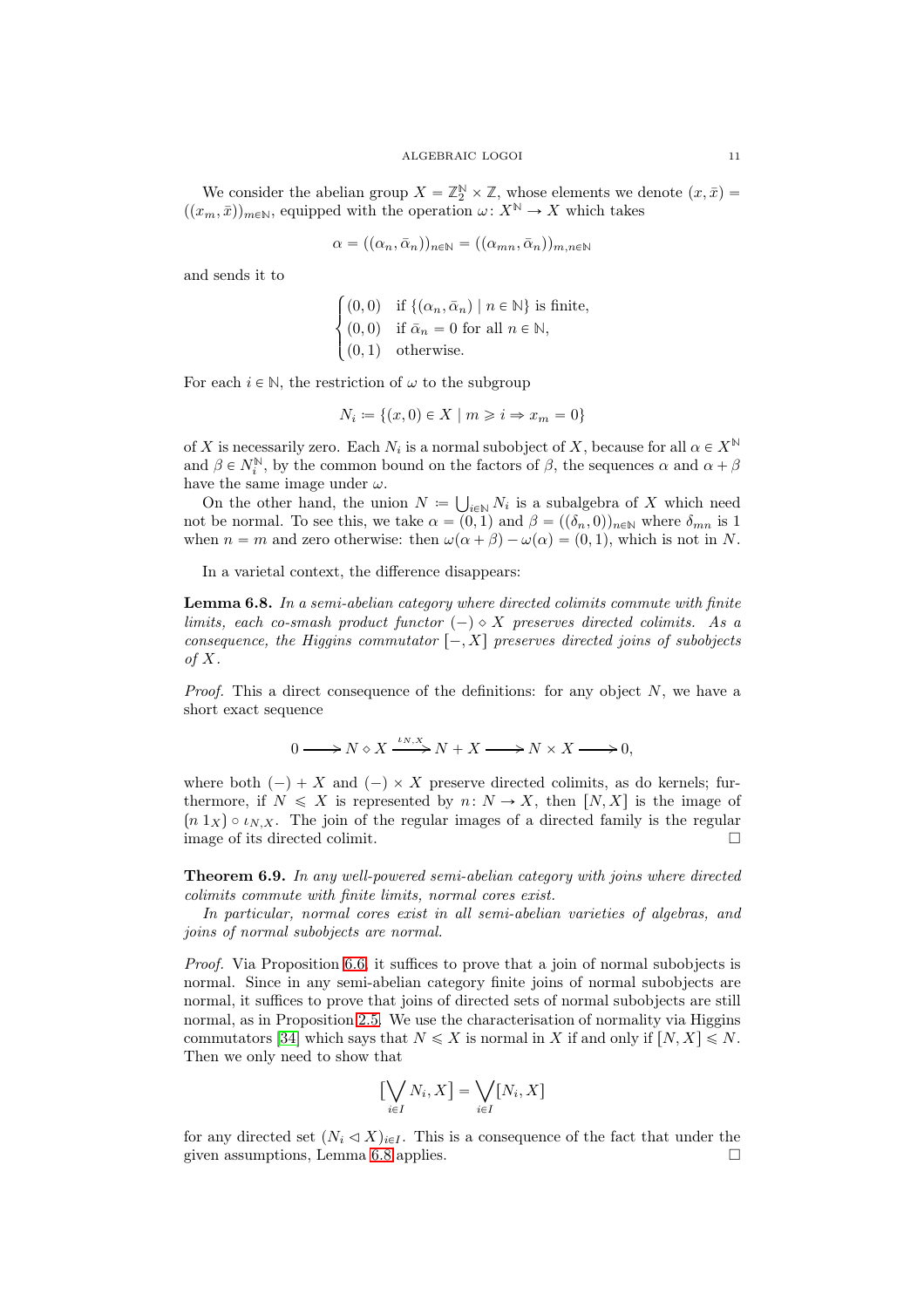### 7. Equivalent conditions; consequences

<span id="page-11-1"></span>Combining the foregoing results, we find:

<span id="page-11-0"></span>**Theorem 7.1.** For a well-powered semi-abelian category  $\mathscr C$  with sums, the following conditions are equivalent:

- (i)  $\mathscr C$  is an algebraic logos;
- (ii)  $\mathscr C$  has split extension cores;
- (iii)  $\mathscr C$  has action cores;
- (iv) for every B in  $\mathscr{C}$ , the functor  $B_{\mathfrak{b}}(-): \mathscr{C} \to \mathscr{C}$  is geometric.

We now work towards Theorem [7.3,](#page-12-0) a refinement of Theorem 6.27 in [\[16\]](#page-15-1) saying that any well-powered semi-abelian algebraic logos with joins is fibrewise algebraically cartesian closed. In particular, such algebraic logoi have centralisers.

<span id="page-11-2"></span>**Lemma 7.2.** Let  $\mathscr C$  be a pointed protomodular category. If  $\mathscr C$  has split extension cores, then for each split epimorphism  $p: E \to B$ , the induced functor

$$
p^* \colon \mathsf{Pt}_B(\mathscr{C}) \to \mathsf{Pt}_E(\mathscr{C})
$$

has a right adjoint.

Proof. We will actually exhibit a right adjoint for the corresponding functor

$$
p^* \colon \mathsf{SplExt}_B(\mathscr{C}) \to \mathsf{SplExt}_E(\mathscr{C}),
$$

between the categories of (isomorphism classes of) split extensions over B and over E respectively. The result follows by the equivalence between split extensions and points.

Suppose that  $p: E \to B$  is a morphism in  $\mathscr C$  with section s. Consider a split extension

$$
Y \xrightarrow{\iota} D \xrightarrow{\gamma} E
$$

and its image

$$
Y \xrightarrow{\iota'} D' \xleftarrow{\gamma'} E
$$

under the change-of-base functor  $(s \circ p)^*$ . Consider the split extension core diagram of  $\langle 1_Y, 1_Y \rangle$  with respect to the product of  $(\gamma, \delta, \iota)$  and  $(\gamma', \delta', \iota')$  in the fibre over E:



It is clear that the assignment

$$
C\colon \mathsf{SplExt}_E(\mathscr{C})\to \mathsf{SplExt}_E(\mathscr{C})\colon (\gamma,\delta,\iota)\mapsto (\bar\gamma,\bar\delta,\bar\iota)
$$

is functorial. Let us show that the composite  $s^* \circ C$  provides the desired right adjoint of  $p^*$ .

We first prove that  $(\bar{\gamma}, \bar{\delta}, \bar{\iota})$  is isomorphic to its image

$$
\bar{Y} \xrightarrow{\bar{\iota}'} \bar{D}' \xleftarrow{\bar{\gamma}'} E
$$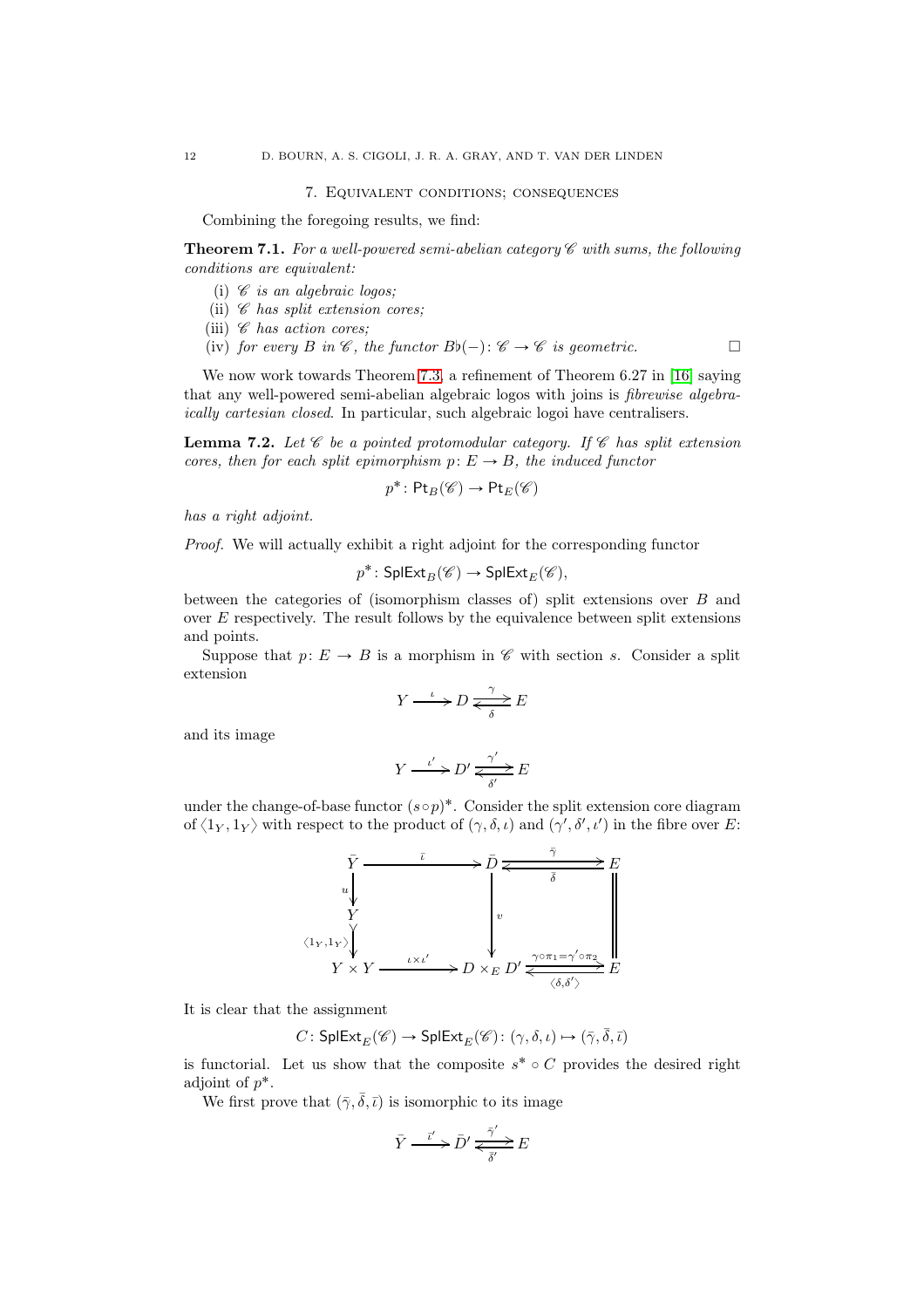under  $(s \circ p)^*$ . It suffices to consider the following diagram:



Since by Lemma [4.2](#page-6-3) u is a monomorphism, so is  $(s \circ p)^*(\pi_1 \circ v)$  by protomodularity: the square  $(s \circ p)^*(\pi_1 \circ v) \circ \vec{l}' = \iota \circ u$  is a pullback and pullbacks reflect monomorphisms. On the other hand, the pair  $(\bar{\iota}, \bar{\delta})$  is jointly strongly epimorphic by protomodularity, so there is a unique  $t: \overline{D} \to \overline{D}'$  such that

$$
(s \circ p)^*(\pi_1 \circ v) \circ t = \pi_1 \circ v
$$
,  $t \circ \overline{\iota} = \overline{\iota}'$ ,  $t \circ \overline{\delta} = \overline{\delta}'$ .

In particular, the upper part of the diagram gives a morphism of split extensions. Hence, by protomodularity,  $t$  is an isomorphism.

The morphism  $(u, \pi_1 \circ v) : p^*s^*C(\gamma, \delta, \iota) = p^*s^*(\bar{\gamma}, \bar{\delta}, \bar{\iota}) \simeq (\bar{\gamma}, \bar{\delta}, \bar{\iota}) \to (\gamma, \delta, \iota)$  is the component at  $(\gamma, \delta, \iota)$  of the adjunction counit  $\epsilon$ . To see this, we first observe that, for each

$$
X \xrightarrow{\kappa} A \xrightarrow{\alpha} B
$$

in SplExt<sub>B</sub>( $\mathscr{C}$ ),  $(s \circ p)^* p^* (\alpha, \beta, \kappa) \cong p^* (\alpha, \beta, \kappa)$ , hence  $Cp^* (\alpha, \beta, \kappa) \cong p^* (\alpha, \beta, \kappa)$ . Let us now prove that  $\epsilon$  enjoys the universal property of a counit. For  $(\alpha, \beta, \kappa)$  in  $\mathsf{SplExt}_B(\mathscr{C})$  as above, consider  $(f, g): p^*(\alpha, \beta, \kappa) \to (\gamma, \delta, \iota)$ . Then we have

$$
p^*(\alpha, \beta, \kappa) \cong (s \circ p)^* p^*(\alpha, \beta, \kappa) \xrightarrow{(s \circ p)^*(f,g)} (s \circ p)^*(\gamma, \delta, \iota) = (\gamma', \delta', \iota')
$$

whose restriction to kernels is still  $f$ . This induces a unique morphism

$$
p^*(\alpha, \beta, \kappa) \to C(\gamma, \delta, \iota) = (\bar{\gamma}, \bar{\delta}, \bar{\iota}).
$$

Applying  $s^*$  to it, recalling that  $s^*p^* \cong 1_{\mathsf{SplExt}_B(\mathscr{C})}$  we obtain

$$
(\bar{f}, \bar{g}) \colon (\alpha, \beta, \kappa) \cong s^* p^* (\alpha, \beta, \kappa) \to s^* C(\gamma, \delta, \iota)
$$

such that  $\epsilon_{(\gamma,\delta,\iota)} \circ p^*(\bar{f}, \bar{g}) = (f, g).$ 

Whenever a finitely complete category  $\mathscr C$  satisfies the conclusion of Lemma [7.2](#page-11-2) for each split epimorphism  $p: E \to B$ , the functor  $p^*: \mathsf{Pt}_B(\mathscr{C}) \to \mathsf{Pt}_E(\mathscr{C})$  has a right adjoint—it is called a fibrewise algebraically cartesian closed cat-egory [\[22,](#page-16-3) [23,](#page-16-8) [10\]](#page-15-10). When  $\mathscr C$  is semi-abelian, the conditions

- (i)  $\mathscr C$  is fibrewise algebraically cartesian closed;
- (ii) for each split epimorphism  $p: E \to B$ , the functor  $p^*: E$ -Act  $\to B$ -Act has a right adjoint;
- (iii) for each  $B$ , the category  $B$ -Act has centralisers

are equivalent, so that we obtain:

<span id="page-12-0"></span>Theorem 7.3. Every pointed protomodular category admitting split extension cores is fibrewise algebraically cartesian closed.

In particular, let  $\mathscr C$  be a well-powered semi-abelian category with joins. If  $\mathscr C$ is an algebraic logos, then  $\mathscr C$  is a fibrewise algebraically cartesian closed category. This is equivalent to saying that for each object B in  $\mathscr{C}$ , the category B-Act has centralisers. When this happens, the category  $\mathscr{C} \simeq 0$ -Act itself has centralisers.  $\square$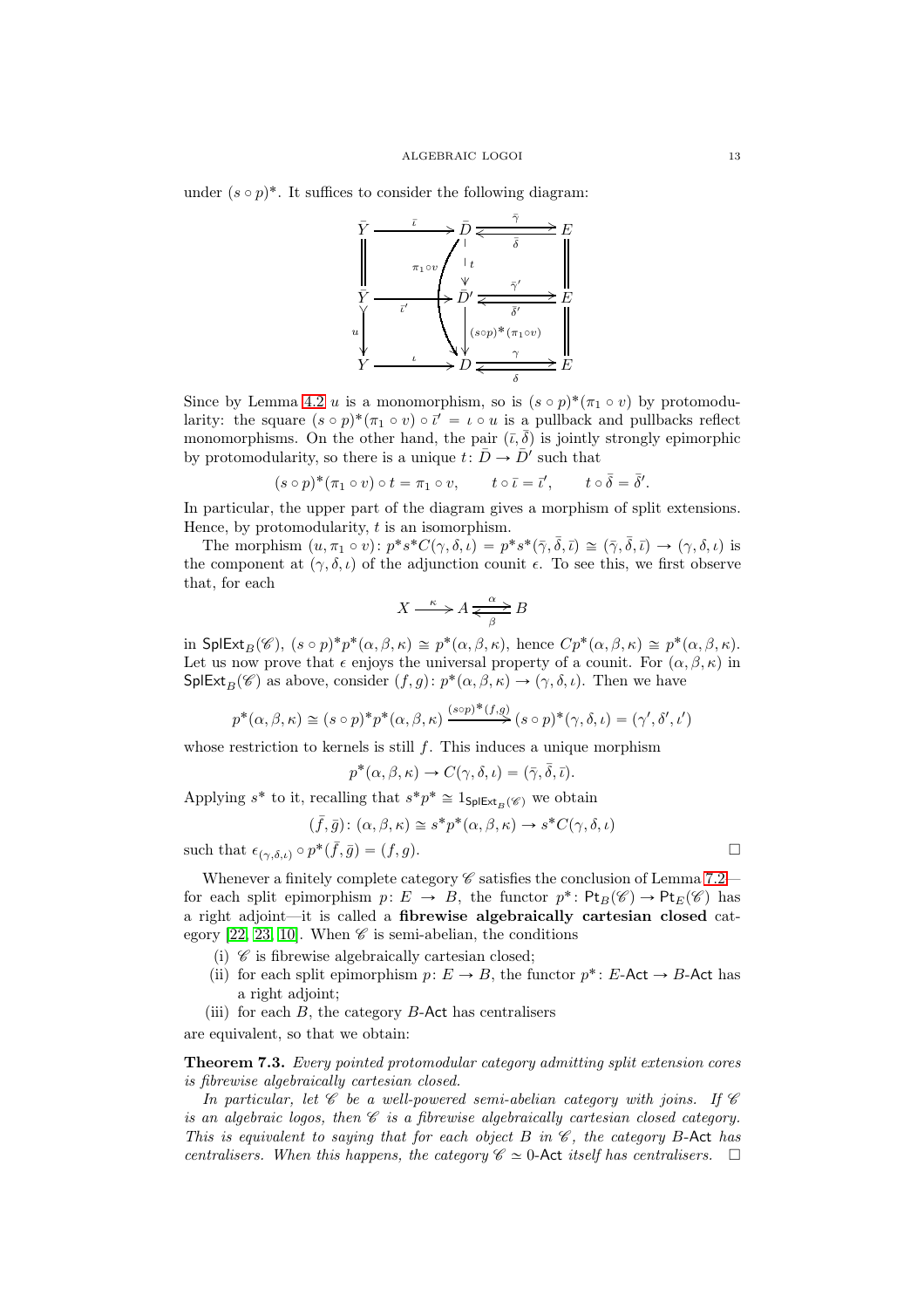Note that, unlike Theorem 6.27 in [\[16\]](#page-15-1) in the algebraically coherent context, this does not depend on preservation of finite limits by directed colimits; instead, we require well-poweredness and the mere existence of (small) joins, which follows for instance when arbitrary (small) limits or colimits exist.

Problem 7.4. Find an example of a semi-abelian variety which is is fibrewise algebraically cartesian closed but not algebraically coherent.

Since any algebraic logos is algebraically coherent, trivially all the consequences of algebraic coherence are also consequences of any of the above equivalent conditions, and so combining various results from [\[16\]](#page-15-1) and the current paper we obtain:

<span id="page-13-0"></span>**Theorem 7.5.** Let  $\mathscr C$  be a semi-abelian category. If  $\mathscr C$  is an algebraic logos, then

- $\cdot$  all change-of-base functors of the fibration of points preserve Hug and Higgins commutators, normal closures and cokernels;
- $\cdot$  the Huq, Higgins and Ursini/Smith commutators coincide for normal subobjects;
- $\cdot$  C is peri-abelian [\[9\]](#page-15-11): change-of-base functors of the fibration of points pre-serve abelianisation; the universal central extension condition [\[15,](#page-15-12) [24\]](#page-16-9) holds: for central extensions  $f: A \rightarrow B$  and  $q: B \rightarrow C$  the composite  $qf$  is central provided the abelianisation of B is trivial;
- $\cdot$  C is strongly protomodular [\[8,](#page-15-13) [40\]](#page-16-10): change-of-base functors of the fibration of points reflect normal monomorphisms;
- $\cdot$  the Three Subobjects Lemma is valid for commutators of normal subobjects: if  $K, L, M$  are normal subobjects of an object X, then

 $[K,[L, M]] \leqslant [M,[K, L]] \vee [L,[M, K]].$ 

If  $\mathscr C$  has split extension cores— $\mathscr C$  may, for instance, be a well-powered algebraic logos with joins of subobjects—then

- $\cdot$  C is fibrewise algebraically cartesian closed; for each object B in C, the category B-Act  $\simeq$  Pt<sub>B</sub>( $\mathscr{C}$ ) has centralisers;
- <span id="page-13-1"></span> $\cdot$  C has normal cores; in C, joins of normal subobjects are normal.  $\Box$

## 8. Examples and stability properties

It is well known [\[17,](#page-15-0) 1.711] that any cocomplete locally cartesian closed category is geometric. We find the following algebraic version of this classical result. We recall from [\[23,](#page-16-8) [10\]](#page-15-10) that a finitely complete category  $\mathscr C$  is said to be **locally algebraically** cartesian closed (satisfies condition (LACC)) when, for every  $f: X \to Y$  in  $\mathscr{C}$ . the change-of-base functor  $f^* \colon \mathsf{Pt}_Y(\mathscr{C}) \to \mathsf{Pt}_X(\mathscr{C})$  is a left adjoint.

Theorem 8.1. (1) Any (LACC) category is an algebraic logos; (2) any pointed (LACC) category has split extension cores.

Proof. For the first statement we may already notice that the change-of-base functors always preserve limits. Under (LACC), they are left adjoints, which implies that they preserve jointly extremally epimorphic sets of arrows as well: indeed, extremally epimorphic families coincide with strongly epimorphic families in any category with pullbacks, and the latter are well known and easily seen to be preserved by any left adjoint functor [\[39\]](#page-16-11).

The second statement is a consequence of the fact that for each initial map  $!_B: 0 \to B$ , the functor  $!_B^*$  has a right adjoint  $R_B: \mathsf{Pt}_0(\mathscr{C}) \to \mathsf{Pt}_B(\mathscr{C})$ . Indeed, given a situation as in Diagram [4.1,](#page-6-1) the map  $s: S \to \mathcal{B}(\alpha, \beta)$  in  $\mathcal C$  induces a morphism of split extensions  $R_B(s)$ :  $R_B(S) \to R_B({}^{\dagger}_{B}(\alpha, \beta))$ , and the needed  $v$ :  $(\bar{\alpha}, \bar{\beta}) \to (\alpha, \beta)$ is the pullback of this  $R_B(s)$  along the component  $\eta_{(\alpha,\beta)}\colon (\alpha,\beta) \to R_B(!^*_B(\alpha,\beta))$  at  $(\alpha, \beta)$  of the unit of the adjunction. The universal property follows.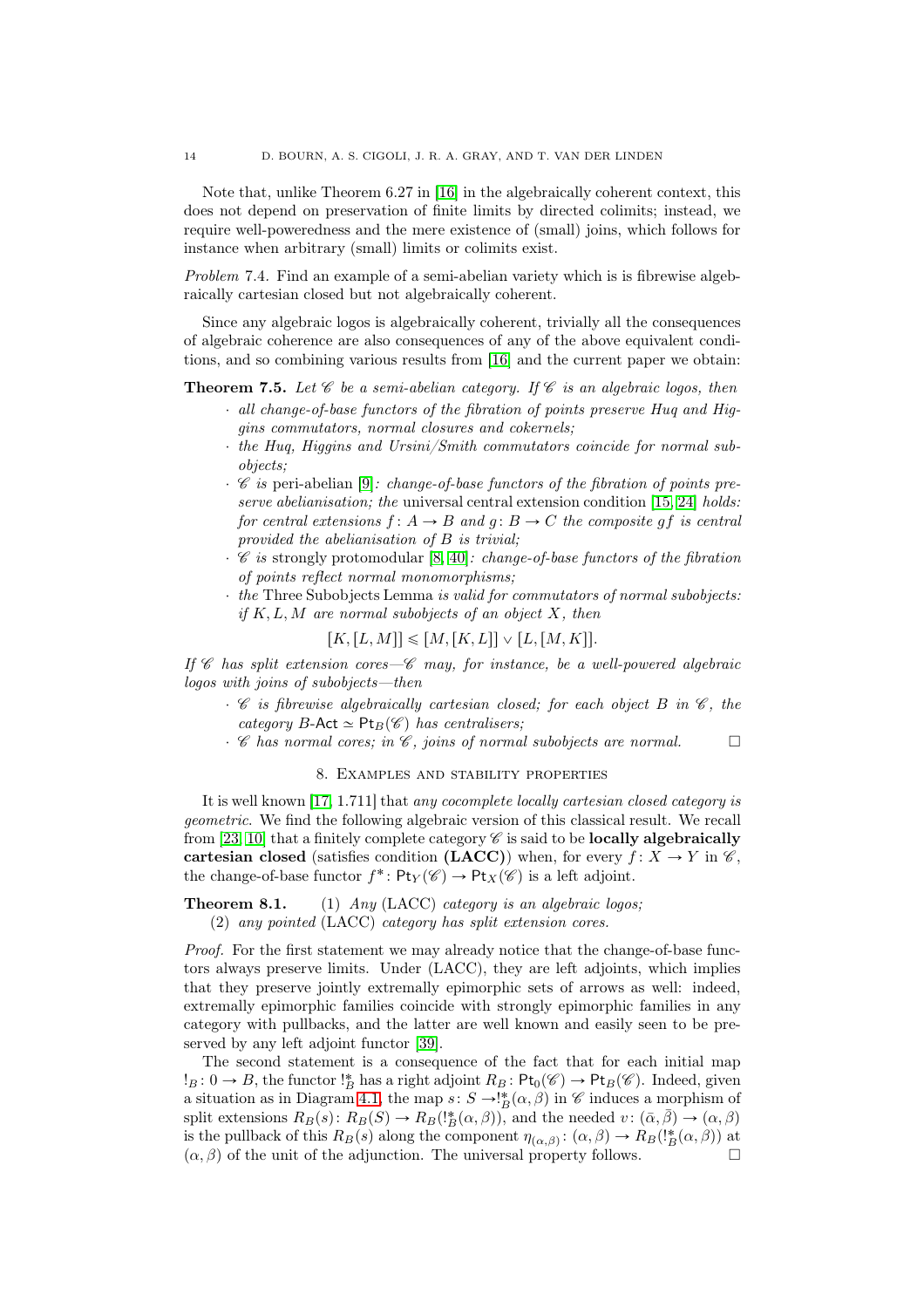Example 8.2. The category of cocommutative Hopf algebras over a field is semiabelian as explained in [\[21\]](#page-16-12). It is also locally algebraically cartesian closed by Proposition 5.3 in [\[23\]](#page-16-8), being the category of internal groups in the category of cocommutative coalgebras, which is cartesian closed as shown in [\[1,](#page-15-14) Theorem 5.3]. Finally, being locally presentable [\[38\]](#page-16-13), it is complete and cocomplete, so that small joins exist.

Example 8.3. An abelian category, being a locally algebraically cartesian closed semi-abelian category, is always an algebraic logos.

Corollary [4.4](#page-7-2) provides another class of examples:

Example 8.4. Orzech categories of interest [\[37\]](#page-16-14) are algebraic logoi, since they are algebraically coherent categories [\[16\]](#page-15-1). In particular, semi-abelian varieties of algebras which are algebraic logoi include: the categories of groups; non-unital (Boolean) rings; associative algebras, Lie algebras, Leibniz algebras, Poisson algebras over a commutative ring with unit; all varieties of groups in the sense of [\[36\]](#page-16-15).

As we shall see now, sometimes the converse holds. Let **K** be a field. A (non**associative) algebra**  $(A, \cdot)$  over K is a K-vector space A equipped with a bilinear operation  $\cdot: A \times A \to A: (x, y) \mapsto x \cdot y$ . These form a variety of algebras Alg<sub>K</sub>. We call a **variety of K-algebras** any subvariety of  $Alg_{\mathbb{K}}$ .

**Corollary 8.5.** Let  $\mathscr V$  be a variety of  $\mathbb K$ -algebras over an infinite field  $\mathbb K$ . Then the following conditions are equivalent:

- (i)  $\mathscr V$  is an algebraic logos;
- (ii)  $\mathscr V$  is an Orzech category of interest [\[37\]](#page-16-14);
- (iii)  $\mathscr V$  is action accessible [\[13\]](#page-15-15);
- (iv) there exist  $\lambda_1, \ldots, \lambda_{16} \in \mathbb{K}$  such that the equations

$$
z(xy) = \lambda_1 y(zx) + \lambda_2 x(yz) + \lambda_3 y(xz) + \lambda_4 x(zy)
$$
  
+ 
$$
\lambda_5 (zx)y + \lambda_6 (yz)x + \lambda_7 (xz)y + \lambda_8 (zy)x
$$
  

$$
(xy)z = \lambda_9 y(zx) + \lambda_{10} x(yz) + \lambda_{11} y(xz) + \lambda_{12} x(zy)
$$
  
+ 
$$
\lambda_{13} (zx)y + \lambda_{14} (yz)x + \lambda_{15} (xz)y + \lambda_{16} (zy)x
$$

hold in  $\mathscr V$ ;

(v) in  $\mathscr V$ , split extension cores exist.

*Proof.* This combines Theorem [7.1,](#page-11-0) Theorem [3.2,](#page-4-0) and results of [\[18,](#page-15-16) [19\]](#page-16-16).  $\Box$ 

As for algebraically coherent categories, using the proofs given in [\[16\]](#page-15-1), we find:

**Proposition 8.6.** If C is a semi-abelian algebraic logos and X is an object of  $\mathcal{C}$ , then the category  $\text{Act}_X(\mathscr{C}) = \mathscr{C}^{X\flat(-)}$  of X-actions in  $\mathscr{C}$  is a semi-abelian algebraic  $\log$ os.

<span id="page-14-0"></span>**Proposition 8.7.** If  $\mathscr C$  is an exact Mal'tsev algebraic logos, then the category  $Cat(\mathscr{C})$  of internal categories (= internal groupoids) in  $\mathscr{C}$  is an algebraic logos. As a consequence, the category  $\text{Eq}(\mathscr{C})$  of (effective) equivalence relations in  $\mathscr{C}$  is an algebraic logos.

If, moreover,  $\mathscr C$  is semi-abelian then, by equivalence, the categories PXMod $(\mathscr C)$ and  $\mathsf{XMod}(\mathscr{C})$  of (pre)crossed modules in  $\mathscr{C}$  are algebraic logoi.

Examples 8.8. Crossed modules (of groups, rings, Lie algebras, etc.);  $n$ -cat-groups, for all  $n$  [\[32\]](#page-16-17); groups in a geometric category.

**Proposition 8.9.** If  $\mathscr C$  is an exact Mal'tsev algebraic logos, then the full subcategory  $Ext(\mathscr{C})$  of Arr $(\mathscr{C})$  determined by the extensions (= regular epimorphisms), and the category  $\text{CExt}_{\mathcal{B}}(\mathscr{C})$  of B-central extensions [\[28\]](#page-16-18) in  $\mathscr{C}$ , for any Birkhoff subcategory  $\mathscr B$  of  $\mathscr C$ , are algebraic logoi.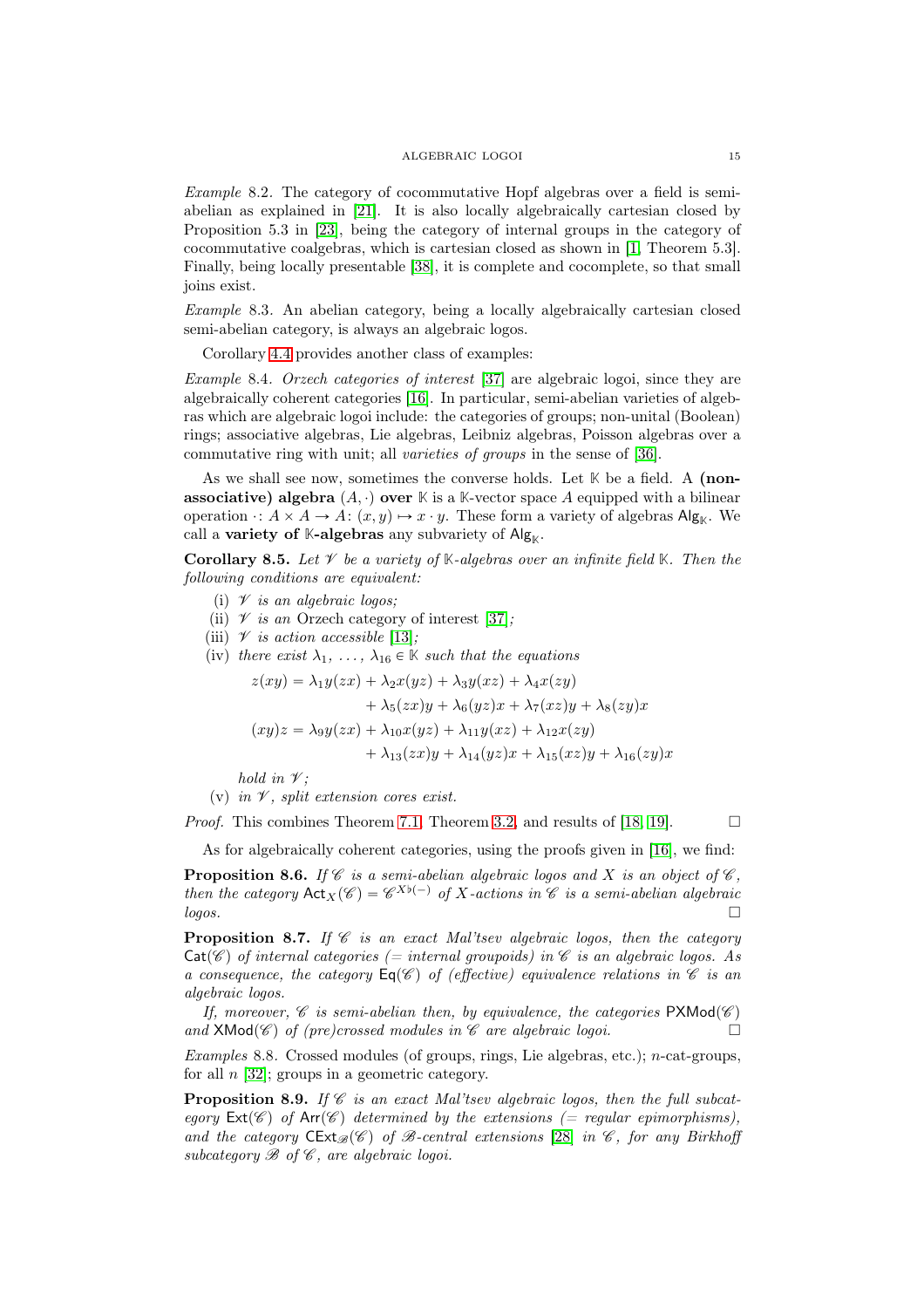*Proof.* For the category  $Ext(\mathscr{C})$ , this is a consequence of Proposition [8.7,](#page-14-0) by the equivalence  $\mathsf{Eq}(\mathscr{C}) \simeq \mathsf{Ext}(\mathscr{C})$  which holds in any Barr exact category. The result for central extensions now follows from Proposition [3.10.](#page-4-4)

Examples 8.10. Inclusions of normal subgroups (considered as a full subcategory of  $Arr(Gp)$ ; central extensions of groups, Lie algebras, crossed modules; discrete fibrations of internal categories (considered as a full subcategory of  $Arr(Cat(\mathscr{C}))$ ) in a semi-abelian algebraic logos  $\mathscr{C}$  [\[20,](#page-16-19) Theorem 3.2].

Proposition 8.11. Any sub-quasivariety (in particular, any subvariety) of a variety which is an algebraic logos is an algebraic logos.

*Proof.* Since any sub-quasivariety is a (regular epi)-reflective subcategory [\[33\]](#page-16-20), this follows from Proposition [3.10.](#page-4-4)

Examples 8.12. *n*-nilpotent or *n*-solvable groups, rings, Lie algebras etc.; torsionfree (abelian) groups, reduced rings.

Example 8.13. The category of monoids is a **relative** algebraic logos, with respect to the fibration of Schreier points [\[14\]](#page-15-17) rather than the fibration of points. In particular, all kernel functors Ker:  $SPt_X(Mon) \rightarrow Mon$  are geometric, because they are left adjoints, as proved in [\[35\]](#page-16-21).

#### **REFERENCES**

- <span id="page-15-14"></span><span id="page-15-2"></span>[1] M. Barr, Coalgebras over a commutative ring, J. Algebra 32 (1974), 600–610.
- [2] J. M. Beck, Triples, algebras and cohomology, Reprints in Theory and Applications of Categories 2 (2003), 1–59, Ph.D. thesis, Columbia University, 1967.
- <span id="page-15-9"></span>[3] F. Borceux, A survey of semi-abelian categories, Galois Theory, Hopf Algebras, and Semiabelian Categories (G. Janelidze, B. Pareigis, and W. Tholen, eds.), Fields Inst. Commun., vol. 43, Amer. Math. Soc., 2004, pp. 27–60.
- <span id="page-15-4"></span>[4] F. Borceux and D. Bourn, Mal'cev, protomodular, homological and semi-abelian categories, Math. Appl., vol. 566, Kluwer Acad. Publ., 2004.
- <span id="page-15-7"></span>[5] F. Borceux, G. Janelidze, and G. M. Kelly, Internal object actions, Comment. Math. Univ. Carolinae 46 (2005), no. 2, 235–255.
- <span id="page-15-8"></span>[6] F. Borceux, G. Janelidze, and G. M. Kelly, On the representability of actions in a semiabelian category, Theory Appl. Categ. 14 (2005), no. 11, 244–286.
- <span id="page-15-3"></span>[7] D. Bourn, Normalization equivalence, kernel equivalence and affine categories, Category Theory, Proceedings Como 1990 (A. Carboni, M. C. Pedicchio, and G. Rosolini, eds.), Lecture Notes in Math., vol. 1488, Springer, 1991, pp. 43–62.
- <span id="page-15-13"></span>[8] D. Bourn, *Commutator theory in strongly protomodular categories*, Theory Appl. Categ. 13 (2004), no. 2, 27–40.
- <span id="page-15-11"></span>[9] D. Bourn, The cohomological comparison arising from the associated abelian object, preprint arXiv:1001.0905, 2010.
- <span id="page-15-10"></span>[10] D. Bourn and J. R. A. Gray, Aspects of algebraic exponentiation, Bull. Belg. Math. Soc. Simon Stevin 19 (2012), 823–846.
- <span id="page-15-6"></span>[11] D. Bourn and G. Janelidze, Protomodularity, descent, and semidirect products, Theory Appl. Categ. 4 (1998), no. 2, 37–46.
- <span id="page-15-5"></span>[12] D. Bourn and G. Janelidze, *Characterization of protomodular varieties of universal algebras*, Theory Appl. Categ. 11 (2003), no. 6, 143–147.
- <span id="page-15-15"></span>[13] D. Bourn and G. Janelidze, Centralizers in action accessible categories, Cah. Topol. Géom. Differ. Catég. L (2009), no. 3, 211–232.
- <span id="page-15-17"></span>[14] D. Bourn, N. Martins-Ferreira, A. Montoli, and M. Sobral, Schreier split epimorphisms in monoids and in semirings, Textos de Matemática (Série B), vol. 45, Departamento de Matemática da Universidade de Coimbra, 2013.
- <span id="page-15-12"></span>[15] J. M. Casas and T. Van der Linden, Universal central extensions in semi-abelian categories, Appl. Categ. Structures 22 (2014), no. 1, 253–268.
- <span id="page-15-1"></span>[16] A. S. Cigoli, J. R. A. Gray, and T. Van der Linden, Algebraically coherent categories, Theory Appl. Categ. 30 (2015), no. 54, 1864–1905.
- <span id="page-15-16"></span><span id="page-15-0"></span>[17] P. Freyd and A. Scedrov, *Categories*, *Allegories*, North-Holland, 1990.
- [18] X. García-Martínez, M. Tsishyn, T. Van der Linden, and C. Vienne, Algebras with representable representations, Proc. Edinb. Math. Soc.  $(2)$  64  $(2021)$ , 555–573.